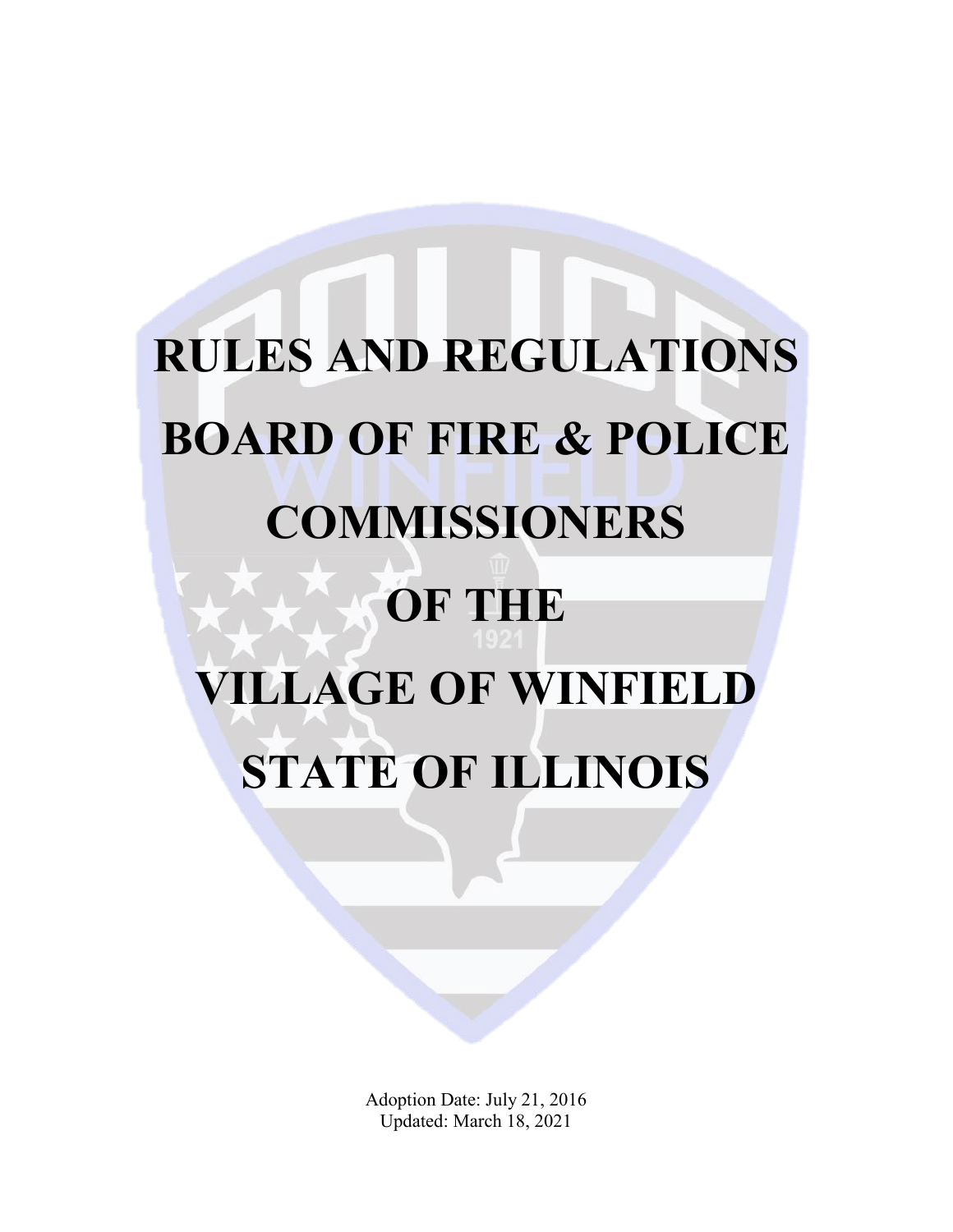## **TABLE OF CONTENTS**

## **ARTICLE I – ADMINISTRATION**

| Section 1  |  |
|------------|--|
| Section 2  |  |
| Section 3  |  |
| Section 4  |  |
| Section 5  |  |
| Section 6  |  |
| Section 7  |  |
| Section 8  |  |
| Section 9  |  |
| Section 10 |  |
| Section 11 |  |
| Section 12 |  |

## **ARTICLE II - ORIGINAL APPOINTMENT**

| Notice of Application and Resume Acceptance 17 |
|------------------------------------------------|

## **ARTICLE III – CONDITIONS OF EMPLOYMENT**

| Section 1 |                                         |  |
|-----------|-----------------------------------------|--|
| Section 2 |                                         |  |
| Section 3 |                                         |  |
| Section 4 |                                         |  |
| Section 5 |                                         |  |
| Section 6 | Enumeration of Rules and Regulations 21 |  |
| Section 7 |                                         |  |
| Section 8 |                                         |  |
| Section 9 |                                         |  |
|           |                                         |  |

## **ARTICLE IV – PROMOTIONAL APPOINTMENTS**

| Section 1 |  |
|-----------|--|
| Section 2 |  |
| Section 3 |  |
| Section 4 |  |
| Section 5 |  |
| Section 6 |  |
| Section 7 |  |
| Section 8 |  |
| Section 9 |  |
|           |  |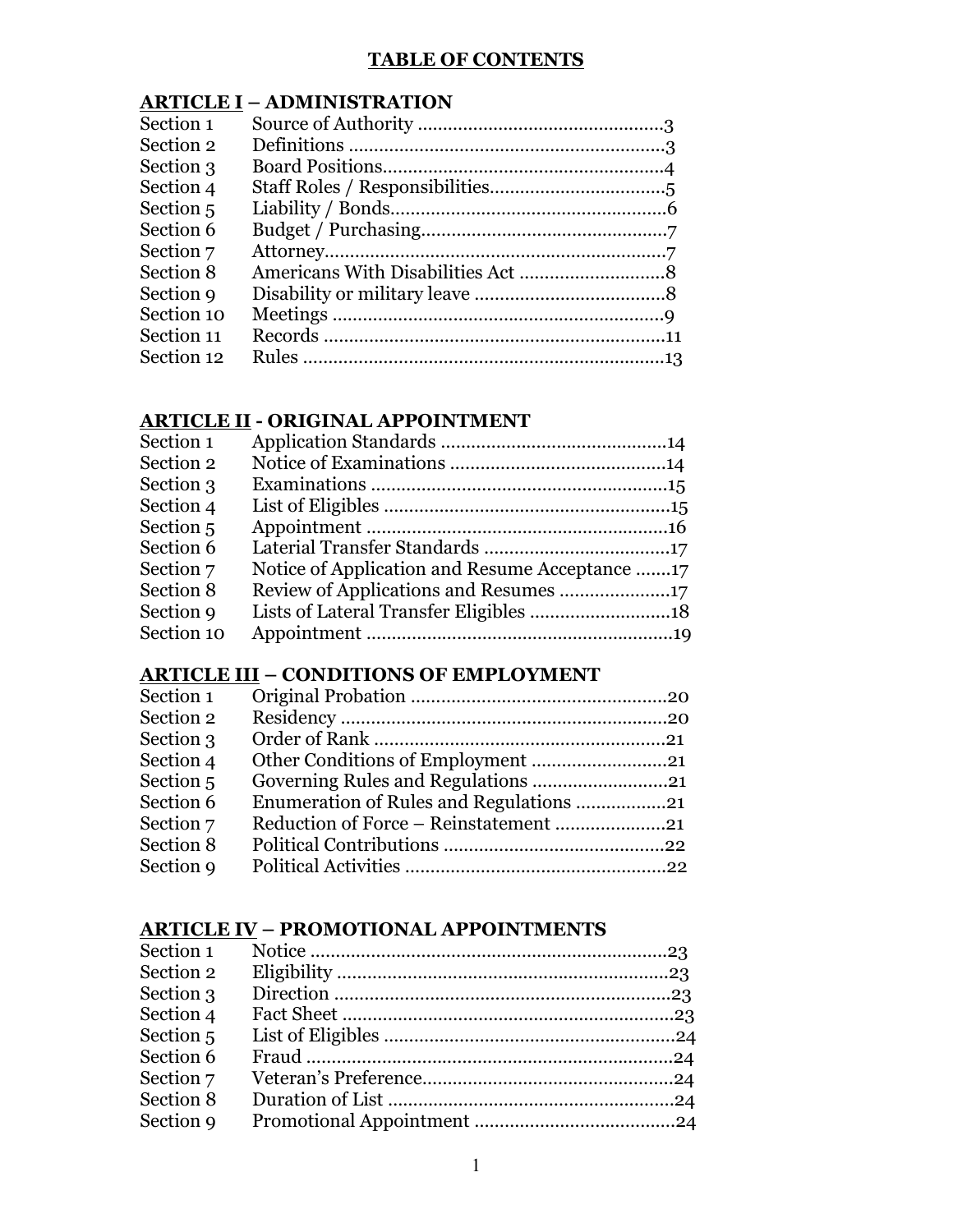## **ARTICLE V – TESTING AND FACT SHEETS**

## **ARTICLE VI – SUSPENSIONS, DISCHARGES, HEARINGS**

| Section 1 |                                         |  |
|-----------|-----------------------------------------|--|
| Section 2 |                                         |  |
| Section 3 |                                         |  |
| Section 4 |                                         |  |
| Section 5 |                                         |  |
| Section 6 |                                         |  |
| Section 7 |                                         |  |
| Section 8 | Discharge or Suspension After Hearing33 |  |
|           |                                         |  |

| Addendum A | Recruitment Process Flow Chart 34         |  |
|------------|-------------------------------------------|--|
| Addendum B | Progressive Discipline Responsibilities38 |  |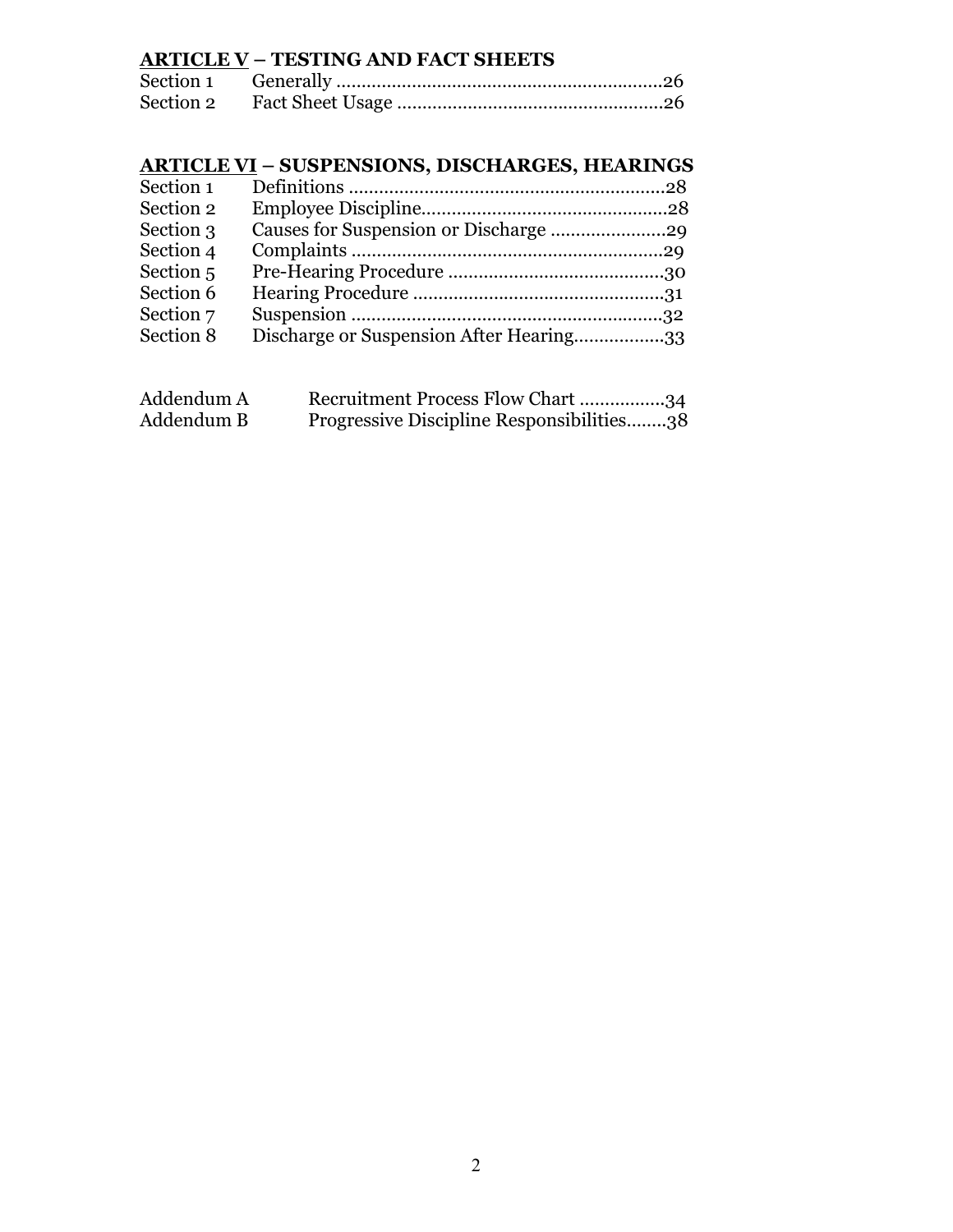#### **ARTICLE I**

#### **ADMINISTRATION**

#### **SECTION 1. SOURCE OF AUTHORITY**

The Board of Fire and Police Commissioners of the Village of Winfield, Illinois, derives its power and authority from an Act of the General Assembly entitled, Board of Commissioners, Act 65 ILCS -5/10-2.1-ff, and ordinance of the Village of Winfield, Title 2, Chapter 5, and is subject to the provisions of the "Illinois Police Training Act" (50 ILCS 705/).

## **SECTION 2. DEFINITIONS**

The word "Commission" and/or "Board":

Wherever used shall mean the Board of Fire and Police Commissioners of the Village of Winfield, Illinois. The word "Officer" shall mean any person holding a permanent office in the Police Department of the Village of Winfield, Illinois. The masculine noun or pronoun includes the feminine. The singular includes the plural, and the plural the singular. The word "Act" wherever used shall mean the Act cited above in Section 1. The word "Secretary", wherever used shall mean the Secretary and/or "ex officio" secretary.

#### Organizational Values:

The following tenets provide a guide as to how to provide services to the residents of Winfield. It is expected that appointed officials respect and incorporate these values when conducting the business of the commission or board for which appointed.

#### Open and Accessible Government:

The most fundamental of a local government's values must be an open and honest government. It is the first responsibility. It is crucial that the Village Commission maintain an organizational reputation for honesty and integrity. In order to further service goals, the Village Commission must remain accessible to the public to whom services are provided.

#### Fiscal Responsibility:

Proper use of public funds is a trust which must continually be guarded. The Village Board delegates to the Village Manager the duty of making sure that these funds are managed in the most efficient manner at all times and that there is adherence to all rules and regulations governing their use. The Village Board approves all expenditures. The Village staff makes all purchases. All commissions and boards must make a budget recommendation to the Village Board for approval. It is the Commission's responsibility to operate within their approved budget.

Per 65 ILCS 5/10-2.1-19, the Board "...shall also submit an annual budget request to the municipal governing body prior to the end of each fiscal year.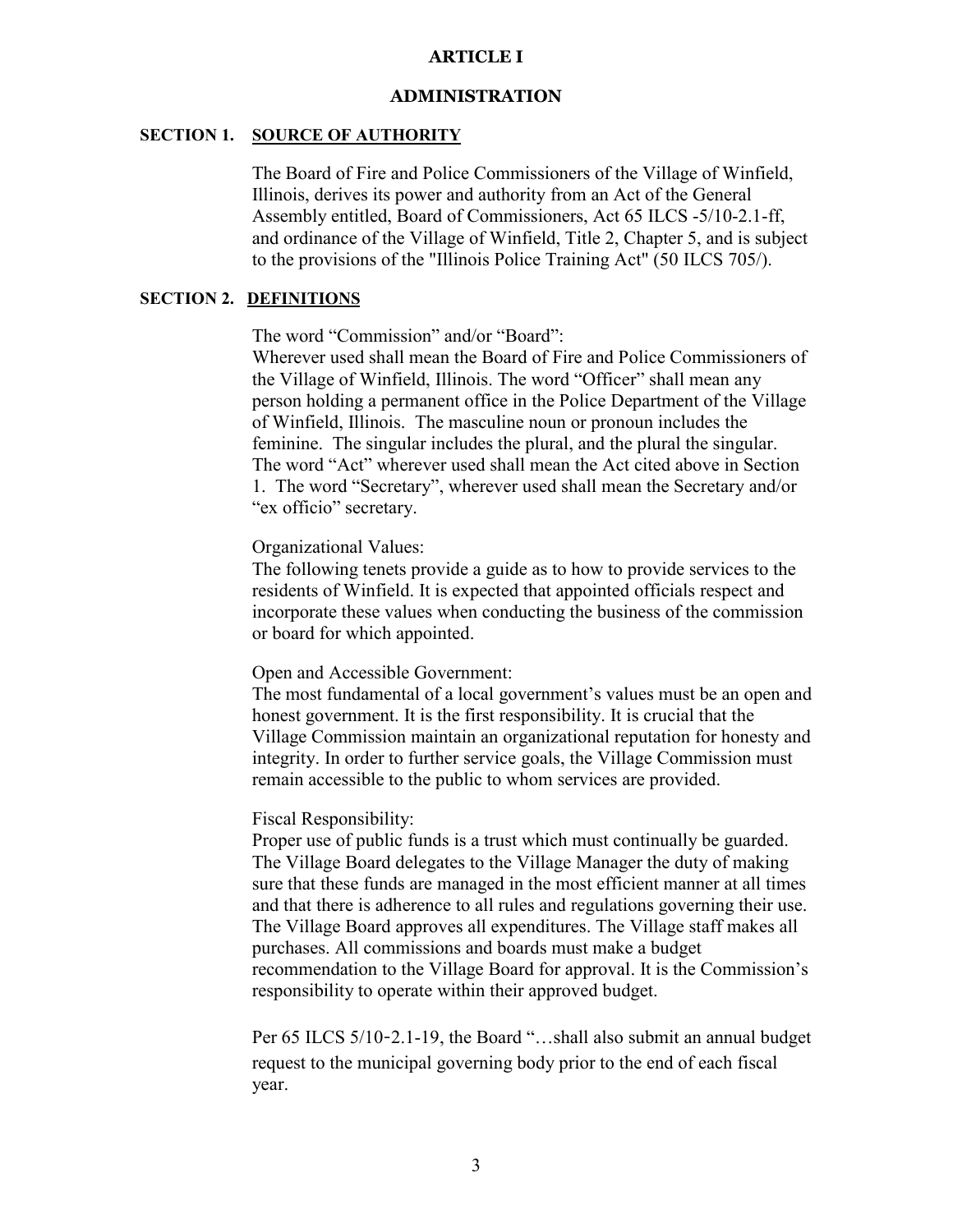## **SECTION 3. BOARD POSITIONS**

The Board shall consist of three members to be appointed by the Village President. Board members shall serve a three (3) year term. The Board shall also have a Staff Liaison appointed by the Village Manager. The Board shall select one of its members to act as Chairman and one of its members to act as Secretary, and until their successors are appointed and qualified; such election to occur on the date these rules become effective and every two years thereafter.

The Board shall have the ability to hire outside consultants as it deems necessary and as approved and budgeted for by the Village Board. Examples of such outside consultants are, but are not limited to, attorneys, recruitment companies, promotional review companies, etc.

#### Staff Liaison:

The Village Manager will designate a staff liaison(s) for the Board. This staff liaison(s) shall, under the direction of the Village Manager, advise and provide technical support in addition to any other defined duties. The Chief of Police shall act as the liaison unless the Village Manager identifies a need to appoint another individual. The Staff Liaison will also be designated as the OMA Compliance Officer.

Board Secretary:

(65 ILCS 5/10-2.1-20) (from Ch. 24, par. 10-2.1-20) Sec. 10-2.1-20. Secretary of board-Duties-Seal of board. The board may employ a secretary, or may designate one of its own members to act as secretary. The secretary (1) shall keep the minutes of the board's proceedings, (2) shall be the custodian of all records pertaining to the business of the board, (3) shall keep a record of all examinations held, (4) shall perform all other duties the board prescribes, and (5) shall be custodian of the seal of the board, if one is adopted, and the board is hereby authorized to adopt an official seal and to prescribe the form thereof by resolution of the board.

Responsibilities of the Chair:

The Chair of the Board shall be responsible for the following:

- Presiding at all meetings.
- Calling special meetings in accordance with the Illinois Open Meetings Act.
- Signing any appropriate documents, including recommendations to the Village Board.
- Ensuring that all actions of the volunteer body are properly taken.
- Conducting all meetings in a proper and efficient manner.
- Working with the staff liaison to prepare the meeting agenda, which is posted 48 hours in advance of a meeting.
- Focusing discussion at meetings on agenda items to attempt to achieve a consensus on issues.
- Ensuring that the actions are consistent with the interest of the Village as dictated in the policies set by the Village Board.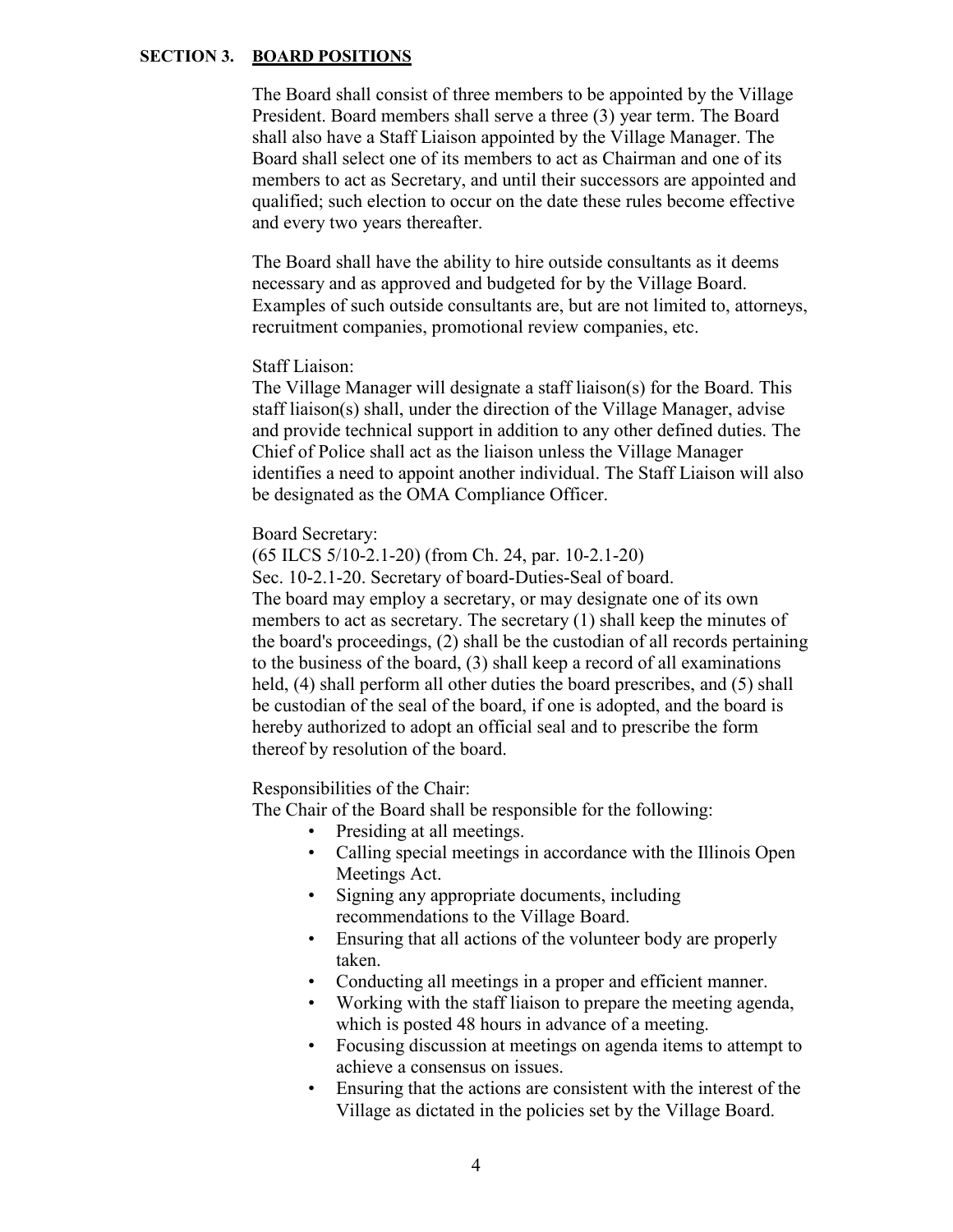Training:

If any appointed official believes that training should be provided in order to improve the performance and understanding of the obligations of that member or the volunteer board collectively, such appointed official should contact either the Chair or staff liaison. The staff liaison shall then request that the expenditure be included in the next fiscal year's budget. Most of the Board's training is provided via their membership in the Illinois Fire & Police Commissioners Association (www.ifpca.info). Any training must abide by the Village Board's guidelines in place at the time regarding overnight stays and meal reimbursements.

## Role of Citizens/Public:

The Village encourages residents to attend open sessions of all Board meetings. A formal agenda shall always be prepared for each open meeting and, where applicable, public notices shall be distributed to all identified, affected parties. Per Public Act 96-1473, "any person shall be permitted an opportunity to address public officials under the rules established and recorded by the public body." The agenda provides an open forum for general questions on non-agenda items and pertinent to the role of the Police and Fire Commission, such discussion shall be permitted. However, the open forum may be limited at the discretion of the Chair, with concurrence of the majority of the members of the Board.

## **SECTION 4. STAFF ROLES/RESPONSIBILITIES**

Role of the Staff Liaison:

- A. The staff liaison's main role is to serve as a facilitator. As the Village's resource, the staff liaison should provide factual information as needed and clarify Village code or policy if there is uncertainty on a particular issue or to provide expert information regarding the area of law enforcement or personnel. As the facilitator, it is the liaison's responsibility to ensure that Board members have all necessary information that allows them to make informed decisions or recommendations to the Village Board.
- B. The staff liaison needs to keep the Department head/Village Manager apprised of issues that are discussed at meetings.

Communication with Board Members:

Meeting Packets:

Staff liaisons will work with the Board Chair to develop the agenda and backup information for the packet for each meeting. The information provided should present a thorough background of all items scheduled for deliberation at the meeting. This packet will be distributed to all Board members seven days in advance, when possible but no less than four days prior to the meeting date via email and posted on the Village's website. Meeting packets are to include the following: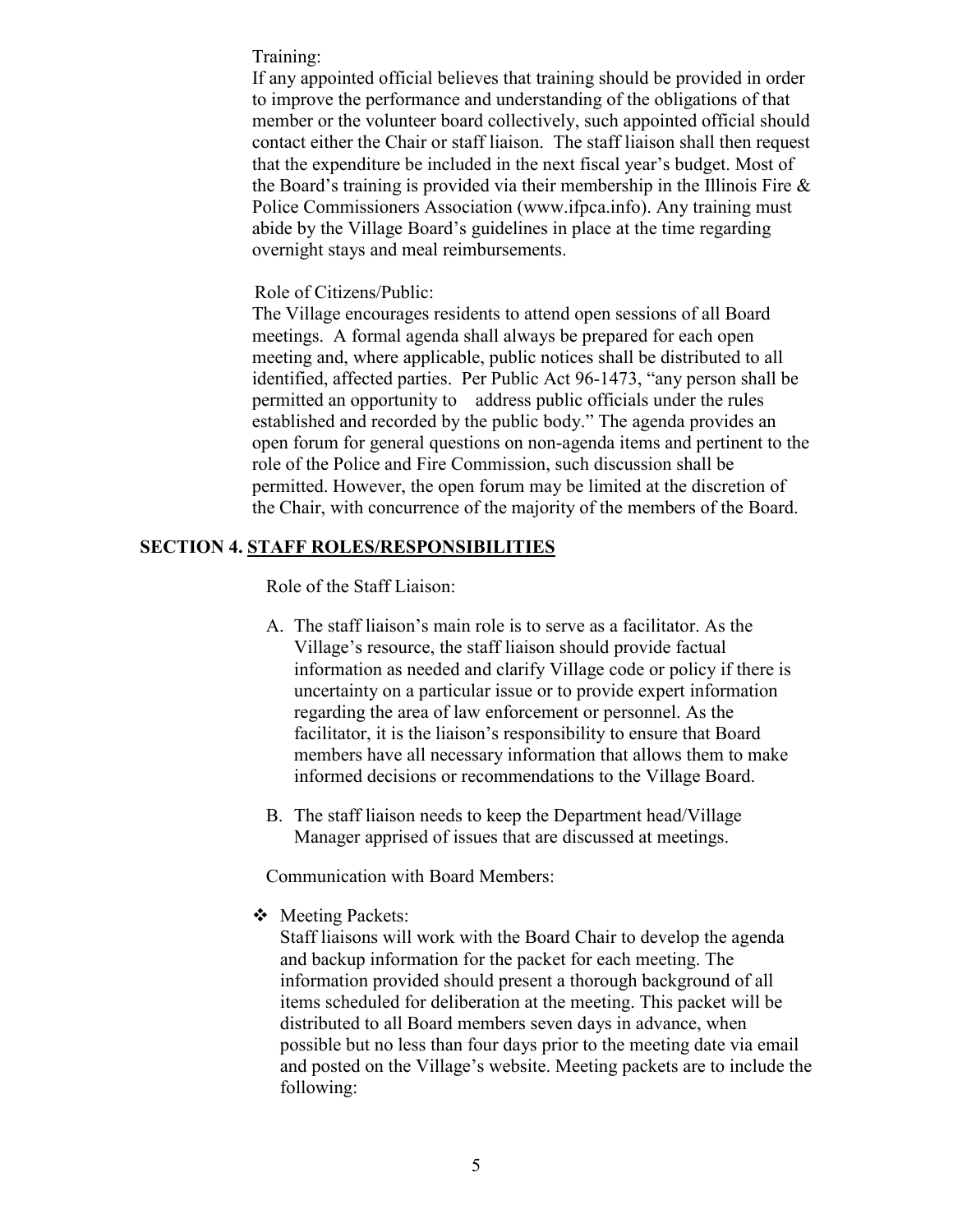• Agenda:

In preparation for each meeting, prepare and post the agenda (and other required legal notices) in accordance with Open Meetings Act requirements. Meeting notices should be sent to the Village Clerk's office at least one week in advance for public posting.

• Meeting Minutes:

The draft minutes should be reviewed by the staff liaison, as well as the other Board members, and included in the packet as a draft. Per the Open Meetings Act, minutes must be approved within 30 days after the meeting or at the second subsequent regular meeting of the public body – whichever is later. Copies of approved minutes must be submitted to the Village Clerk's Office immediately after approval.

• Backup Information:

Develop any necessary handouts for all non-participant attendees, which will assist in educating interested parties and assist in framing the issue under discussion. Items not subject to public review shall be withheld per State law.

• Agenda Summary:

The meeting packet may include an agenda summary or staff memo. The memo, prepared by the staff liaison, will include a brief description of the contents of the packet, will provide information to help frame issues and will provide staff recommendations for items requiring a Board vote.

## **SECTION 5. LIABILITY / BONDS**

## Liability:

The Board of Fire and Police Commission shall be covered as detailed in the Rules and Regulations for the Village of Winfield as established by the Village Board.

## Generally:

Since the Board has actual authority that controls employment of fulltime, sworn officers who are unionized, the members should have a working knowledge of the labor and employment law that may impact their actions. This knowledge must be used to employ best management practices that will reduce liability exposure.

Winfield contracts with a broker who bids out liability coverage for the Village annually. The liability insurance covers claims filed against the Village, including claims based on the Board's actions. The insurance carrier will assign the claim to a claims agent and an attorney who will represent the Village and Board in the litigation. It will be the insurance company's sole discretion to decide whether to settle or litigate a case. The Village Board and Board may provide feedback on this decision, but the final decision will be up to the insurer.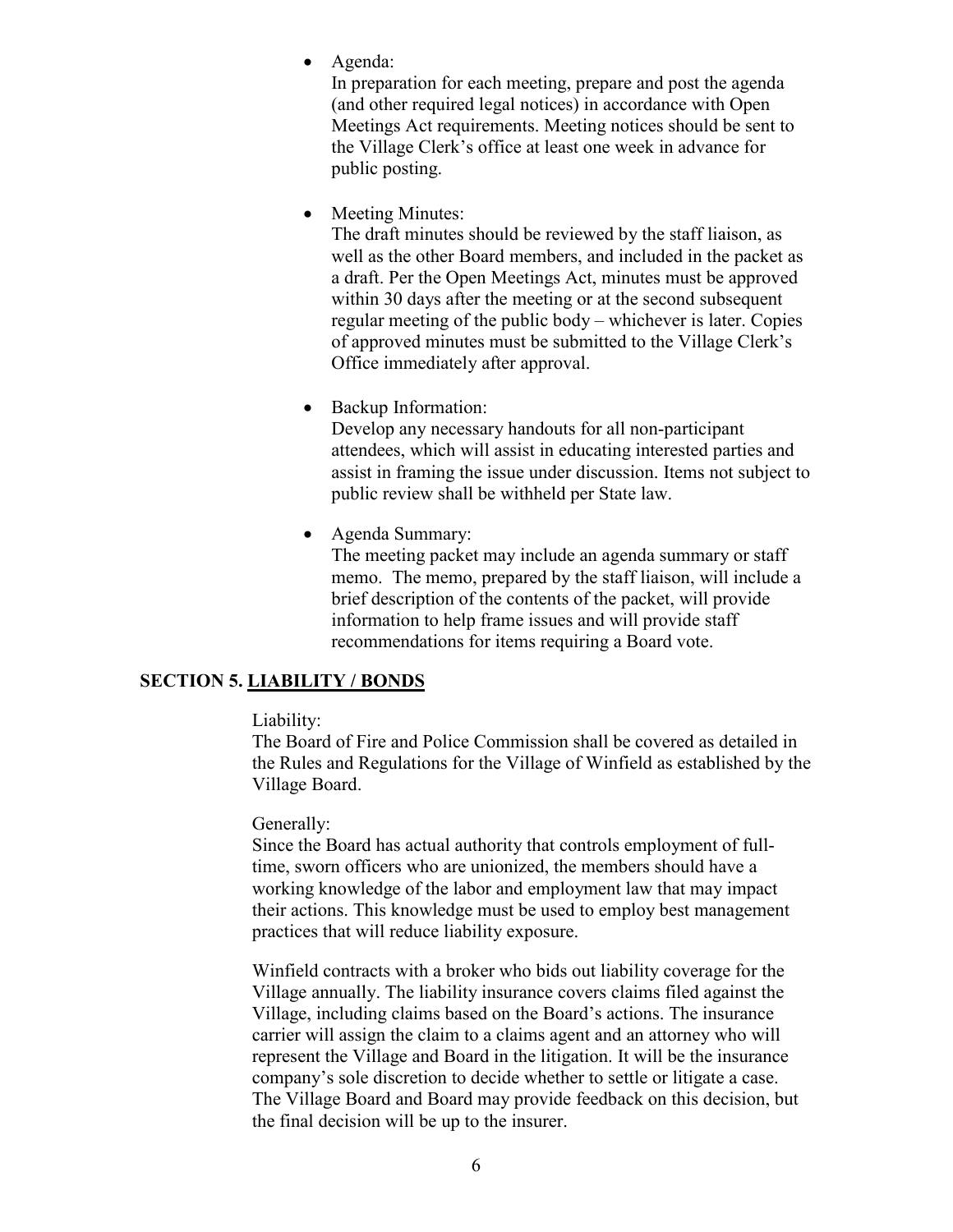In order for the Village to properly defend itself in any litigation, the primary source for protection is meticulous documentation. Per 65 ILCS 5/10-2.1-20, the Board may employ a secretary who, among other duties, shall be the custodian of all records pertaining to the business of the Board. Professionally run municipalities typically designate staff to maintain the Board's personnel files since this staff is trained and experienced in maintaining confidential personnel records.

## **SECTION 6. BUDGET / PURCHASING**

#### Budget Preparation:

Annually, the Board shall prepare a budget document utilizing the approved Village of Winfield budget process. Said budget shall include all budgetary requests for known upcoming commission expenses. Once approved by the Board, the budget will be presented at a date, time and location to be set by the Village Board for approval. Said presentation shall be conducted by the Staff Liaison.

Per 65 ILCS 5/10-2.1-21, the corporate authorities shall provide adequate funds in the annual appropriation ordinance for the operation of the Board. Under 65 ILCS 5/10-2.1-19, the Board shall also submit an annual budget request to the municipal governing body prior to the end of each fiscal year.

## Purchasing:

Appointed officials of the Board do not have the authority to approve purchases or enter into contracts. Purchases and contract approval must either go through the staff liaison or the Village Board.

## **SECTION 7. ATTORNEY**

Per 65 ILCS 5/10-2.1-25, the Board may request that the Village Board provide legal counsel for the Board, if necessary. Typically, the Village Attorney will represent the Board as its legal counsel, and the Village would employ an attorney of its own choosing to act as the prosecutor. In the case of a lawsuit filed against the Board due to its action, the claim will be filed with the Village's insurance carrier. The insurance carrier will assign the legal representation to defend the Board and will have the sole discretion in deciding whether to litigate or settle the claim.

## Labor Law:

Board members are not required to have expertise in public sector employment and labor law. The Human Resources Staff Liaison and the Village Attorney will provide guidance and legal advice. However, the Board should have some familiarity with some key laws. The Board is subject to the Illinois Wage Payment and Collection Act, which states that employers must notify employees, at the time of hiring, of their rate of pay and of the time and place of payment. This notification should be in writing and be acknowledged by both parties. The Village has a process for meeting this requirement for all recruitments and the Human Resources staff will make all new employment and promotional offers once the Board has made their decision. These offers will be extended in writing per the requirements of the law.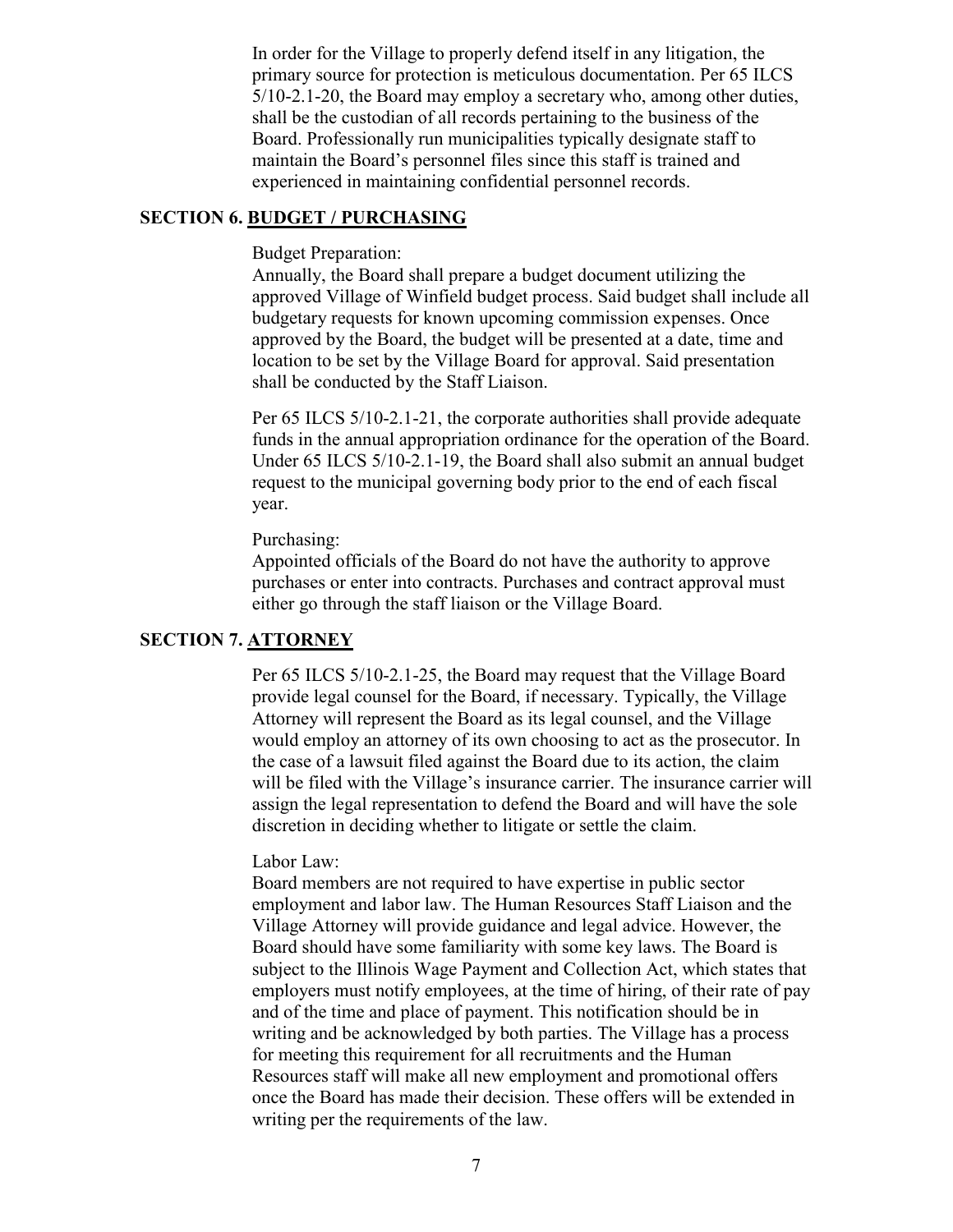## **SECTION 8. AMERICANS WITH DISABILITIES ACT**

The Board shall follow those Rules and Regulations as established by the Village of Winfield by the Village Board.

#### Generally:

Hiring under the American with Disabilities Act (ADA): Of particular concern is the Village's need to properly evaluate the applicant's ability to perform the essential job functions, despite a physical or mental disability that may or may not be apparent during the recruitment process. Under the ADA, persons with a disability may request a reasonable accommodation to apply and or/interview for a job. This request must be made to the Village's ADA Coordinator. A person with a disability may also ask for an accommodation for the open position at any time during the application process. The ADA Coordinator shall determine if an accommodation can be made.

Discrimination/Equal Employment Opportunity:

The Village of Winfield is an equal opportunity employer. In accordance with federal, state and local laws, the Village of Winfield is committed to recruit, hire, promote, train and evaluate all personnel without regard to race, color, religion, sex, age, national origin, citizenship status, sexual orientation, physical or mental disability, or past, present or future status in the uniformed services of the United States. Job applicants are evaluated solely on performance of job requirements.

## **SECTION 9. DISABILITY OR MILITARY LEAVE**

(65 ILCS 5/10-2.1-23) (from Ch. 24, par. 10-2.1-23) Sec. 10-2.1-23. Disability or military leave-Grant by board. A person holding a position in a fire or police department who is injured while in the performance of his duties and because of such injury is temporarily unable to continue to perform his duties or who enters the military or naval service of the United States because of a war in which the United States is a party belligerent or as required by any Act of Congress shall, upon written application to the board, be granted a disability or military leave, as the case may be.

## **SECTION 9.1 RETURN TO ACTIVE DUTY**

(65 ILCS 5/10-2.1-24) (from Ch. 24, par. 10-2.1-24)

Sec. 10-2.1-24. Return to active duty.

A person who has been on disability or military leave granted by the board and who wishes to return to active duty in his certified position shall be credited with seniority for the period of such leave and, if otherwise qualified, shall be reinstated to his certified position at the rank or grade held at the start of the leave, not more than 60 days after his written request for reinstatement is filed with the board. Such request shall be filed not more than 30 days after termination of the disability or military or naval service.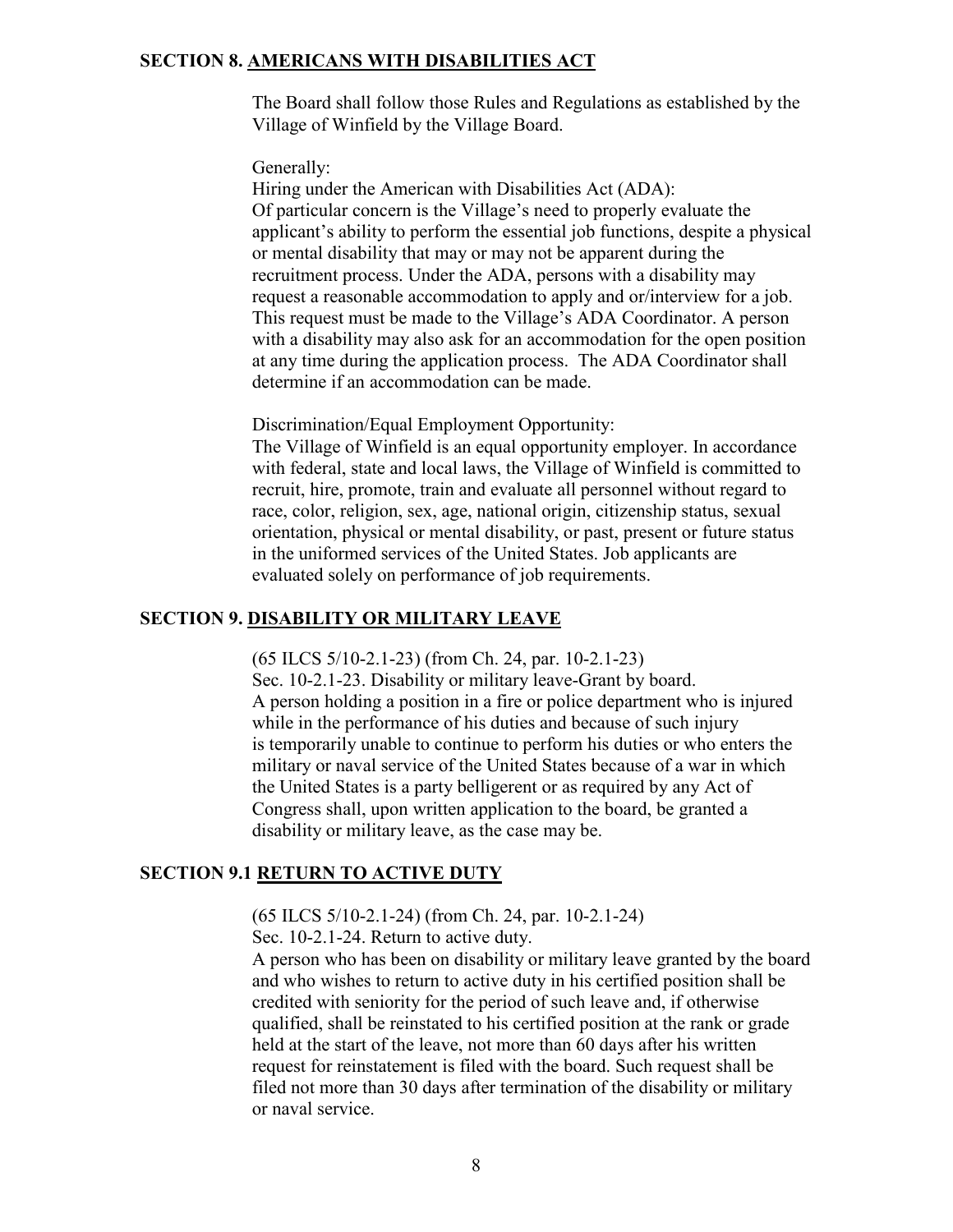#### **SECTION 10. MEETINGS**

Per 65 ILCS 5/10-2.1-21, the corporate authorities shall provide suitable room(s) for the Board. Winfield's public meeting space is the Conference Room, Council Chambers or employee break room at Village Hall. This room is located near the Board's records and allows for distance between the Board members and the sworn officers/sergeants whose employment status falls under their responsibility.

- a. Regular Meetings Public Notice Notice shall be posted by the Secretary as provided by law and shall be open to the public.
- b. Special Meetings Board & Public Notice The Board Secretary need not notify Board members of standing meetings. Special meetings called by the Chairman or a working quorum shall require the Secretary to give 48 hour written or verbal notice to each Board member. Media representatives who have requested notice of Meetings, pursuant to the provisions of the Open Meetings act, shall be so notified.
- c. Open Meetings Act Special and regular meetings shall be open as provided under the Illinois Open Meetings Act, except under the provisions of exemption of said Act.
- d. Quorum Two (2) members of the Board shall constitute a quorum for the conduct of all business.
- e. Procedure
	- i) The Chairman shall be the presiding officer at each meeting and shall have such duties as ordinarily pertain to such office. In the Chairman's absence, the Secretary shall preside.
	- ii.) Parliamentary Procedures

Pursuant to the Illinois Municipal Code, each public body may decide the manner in which it will hold its meetings. As a general rule, when neither the Village Code nor other enactment sets forth a particular rule regarding a particular situation or vote, rules established in "Roberts' Rules of Order" will control.

The parliamentary procedure prescribed in "Robert' Rules of Order" shall be followed as far as is practicable. Such procedure may be waived by a majority vote.

 f. Open Meetings Act (OMA) and Freedom of Information Act (FOIA) All commissions and boards are subject to the rules and regulations of the Open Meetings Act (OMA) and the Freedom of Information Act (FOIA). The Illinois Open Meetings Act is designed to prohibit secret deliberations and action on matters which, due to their potential impact on the public, properly should be discussed in a public forum. More information about the Act can be accessed in the Attorney General's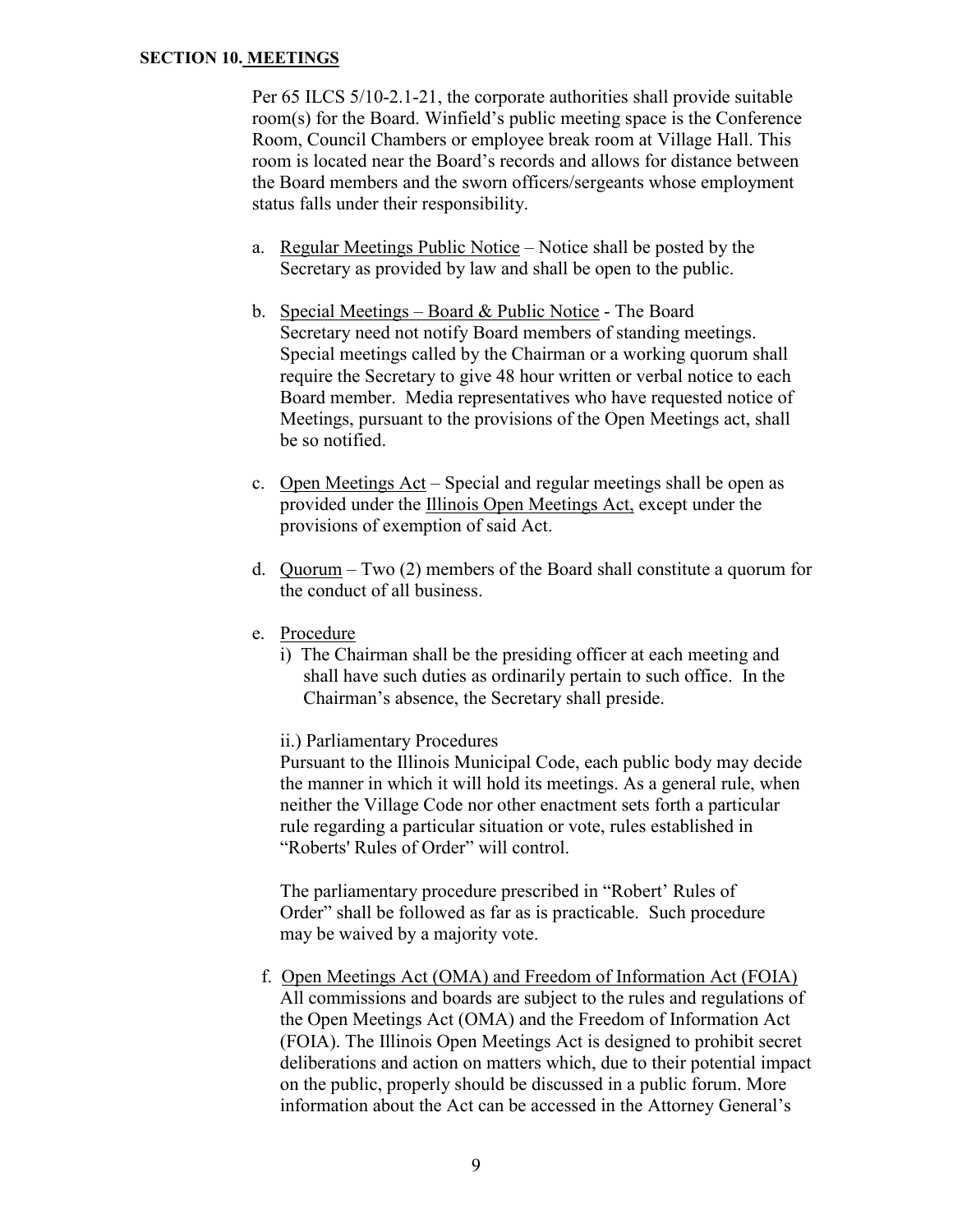Guide to the Open Meetings Act. The Freedom of Information Act is the principal Illinois law governing the inspection of public records. It is a pro-disclosure statute originally enacted on July 1, 1984. This important open-government law is grounded on the principle that the public should be able to access public records and information about the workings of their government. For more information on this Act, review the Attorney General's Guide to the Freedom of Information Act.

Open Meetings Act (OMA) Training:

All appointed members of the Board are subject to the OMA and must complete electronic training on the Act once during their appointment as follows:

•Any person who is an appointed member of the Board is subject to the Act on January 1, 2012, must complete the electronic training between January 1, 2012, and January 1, 2013. •Any person who becomes an appointed member of the Board is subject to the Act after January 1, 2012, and must complete the electronic training no later than the 90th day after taking the oath of office.

## Closed Session:

The regulations regarding whether or not a public body can enter closed session are specific. Any discussion outside the topic that qualifies for closed session is strictly prohibited. All public bodies must audio or video record their closed sessions. Likely citations that the Board may utilize to move into a "closed" session include the following:

•5 ILCS 120/2 (c) (1) The appointment, employment, compensation, discipline, performance or dismissal of specific employees of the public body, including hearing testimony on a complaint lodged against an employee to determine its validity.

•5 ILCS 120/2 (c) (11) Litigation, when an action against, affecting or on behalf of the particular public body has been filed and is pending before a court or administrative tribunal, or when the public body finds that an action is probable or imminent.

•5 ILCS 120/2 (c) (16) Self-evaluation, practices and procedures or professional ethics when meeting with a representative of a statewide association of which the public body is a member.

•5 ILCS 120/2 (c) (21) Discussion of minutes of meetings lawfully closed under this Act, whether for purposes of approval by the body of the minutes or semi-annual review of the minutes, as mandated by Section 2.06.

Prior to going into closed session, there must be a motion and a second to go into closed session. The motion must include a citation to the statutory provision that permits the closed session to occur. Once the motion to go into closed session is approved, the Chair must ask all individuals not involved with the closed session item to leave and the meeting room door must be secured. Once in closed session, and the recording activated, the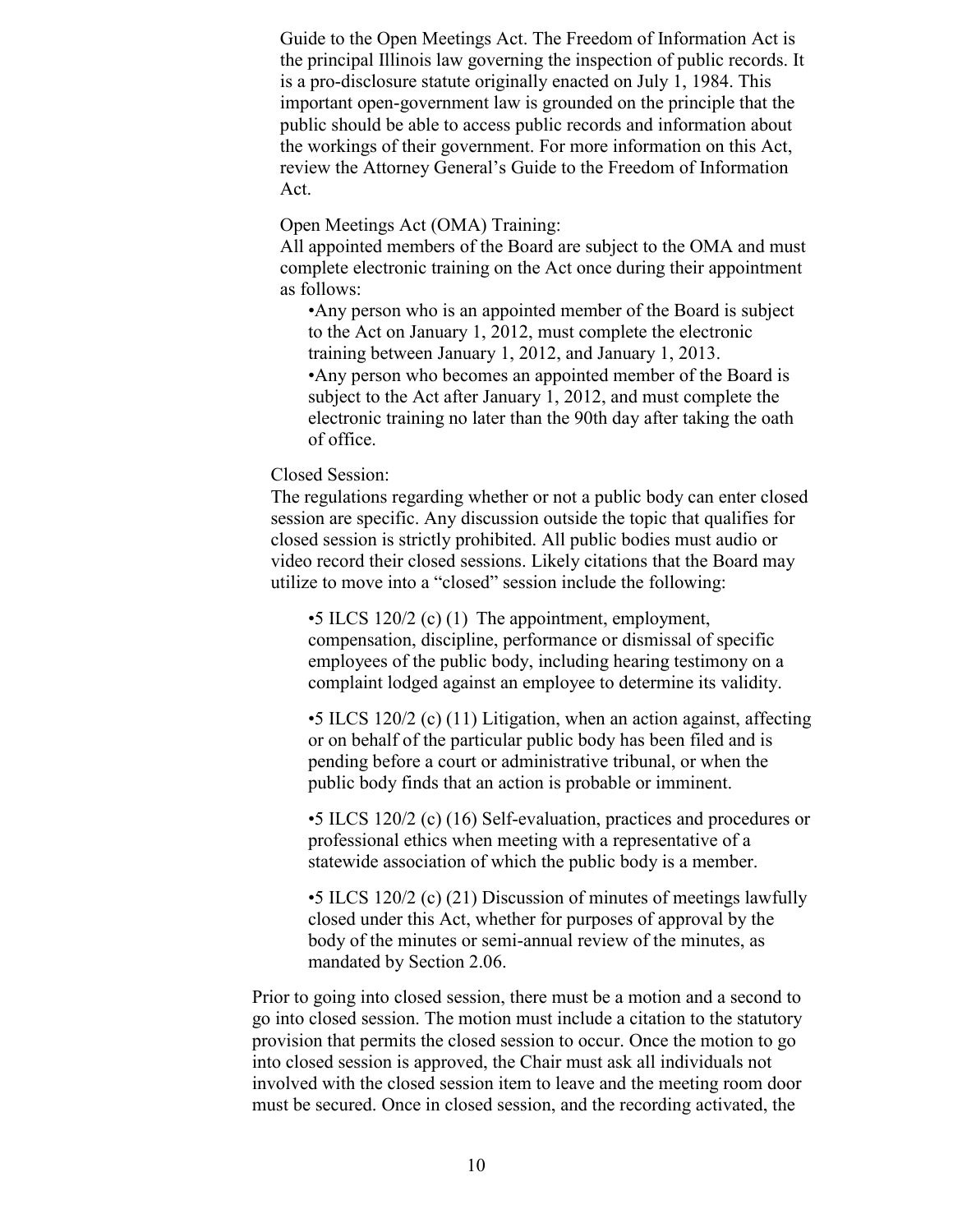motion must be read into the closed session minutes. Then all members present must identify themselves. At the conclusion of the closed session, a motion must be made to go back into open session, the meeting room doors must be opened, and then the open session meeting resumes at the point on the agenda following the closed session motion.

#### Minutes:

Public bodies must approve their minutes within 30 days after a meeting or at the body's second subsequent regular meeting, whichever is later. All approved minutes must be submitted to the Village Clerk's office in order to be received and filed by the Village Board. The OMA also requires that all minutes be posted online within ten (10) days of their approval; this will be done by the Village Clerk's office. Closed Session minutes are confidential and will not be posted. They must be approved separately from the open session minutes and each topic of closed session must have separate minutes.

## FOIA:

Some of the Board's records are subject to disclosure under the Freedom of Information Act. Anyone interested in obtaining Board records must complete a FOIA form and submit it to the Village Clerk's Office. Only the Village's FOIA officers are legally allowed to respond to FOIA requests. Should a Board member receive a FOIA request, it should be forwarded to the Board's Staff Liaison.

> The Illinois Attorney General's Office issued a public access opinion letter in late 2011 which holds that communications stored on privately owned PDAs may be subject to FOIA disclosure. The Attorney General determined that records pertaining to government business that are in the personal possession of a government official must be turned over. In this respect, the physical location and possession of a public record are irrelevant factors for purposes of determining whether a record must be disclosed. Therefore, in order for the Village to meet the obligations of FOIA, all Board records must be stored at Village Hall.

## **SECTION 11. RECORDS**

Personnel Record Review Act 820 ILCS 40:

Upon an employee's request, the employer must permit an employee to inspect any personnel documents which are, have been or are intended to be used in determining that employee's qualifications for employment, promotion, transfer, additional compensation, discharge or other disciplinary action. The employer must provide the employee an inspection opportunity within seven (7) working days. The inspection can take place at a location reasonably near the employee's place of employment and during normal working hours. An employee is not permitted to remove any part of their personnel record. Each employer must protect their records from loss, damage or alteration to insure the integrity of the records. An employee can request that the employer mail a copy of the record to the employee.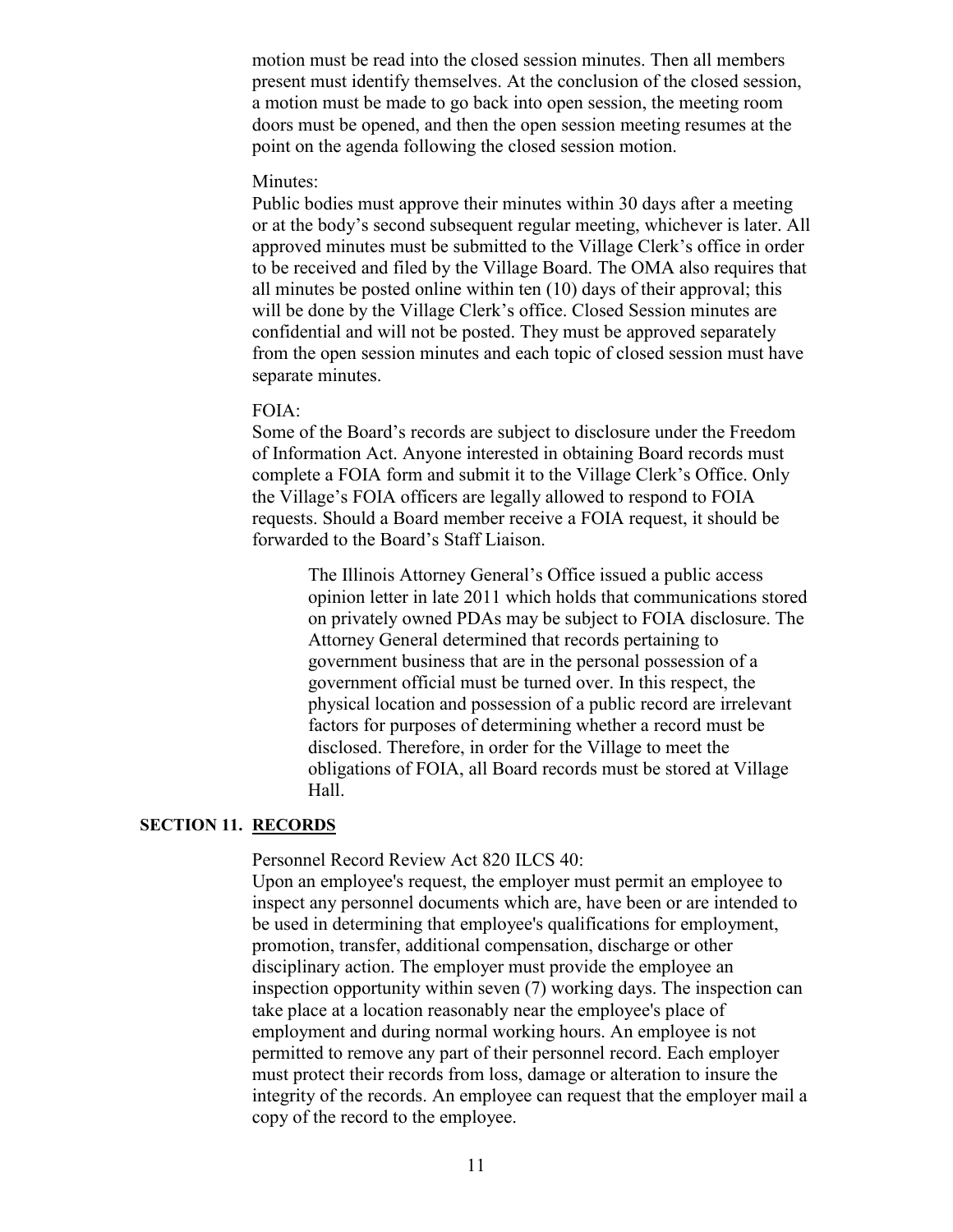The Board shall keep such records as are compelled by the Illinois Open Meetings Act and otherwise deemed necessary and shall include, but are not limited to: minutes, recordings, fact sheets, correspondence, notices, hearings, applications, test scores and materials.

- a. Minutes The Secretary shall keep such minutes as are deemed necessary by the Board. Such minutes shall include but are not limited to, all motions and seconds, their authors, and the actions taken thereon. In the Secretary's absence, the Chairman shall tend to the minutes.
- b. Confidential Files All confidential information contained in application for positions in either department, references and results of investigations shall be maintained by the Secretary in a confidential file and shall not be available to any person other than Board members or department heads, when deemed necessary, by the Board. Reverent laws governing disclosure and open records shall control all record access.
- c. Correspondence The Secretary shall attend to all correspondence of the Board.
	- i). Budget The Secretary, with the assistance of the Staff Liaison, shall prepare the annual Board budget as required by ordinance or the Act.
	- ii). Annual Report The Board shall submit an annual report of its activities as required by the Act. Such report shall include a budget request for the ensuing year.
	- iii). Form of Correspondence from Departments When making written notifications or requests on any matter requiring approval, endorsements or grants of permission from the Board, the Chief of Police shall provide the Board with the signed original and duplicate copy of said notification or request.
- d. Records Maintenance/Retention:

The Village of Winfield will provide access to each Board member and the Secretary a key to a locked filing cabinet in which the Board's records are stored. These records will be accessible to Board members at any time. These records will be accessible to the Chief of Police, his/her Administrative Assistant and the Village Manager. Maintenance of these records will be done by the Chief of Police and the Administrative Assistant. The Board's Staff Liaison will monitor the timely destruction of records as dictated by 50 ILCS 205/ Local Records Act.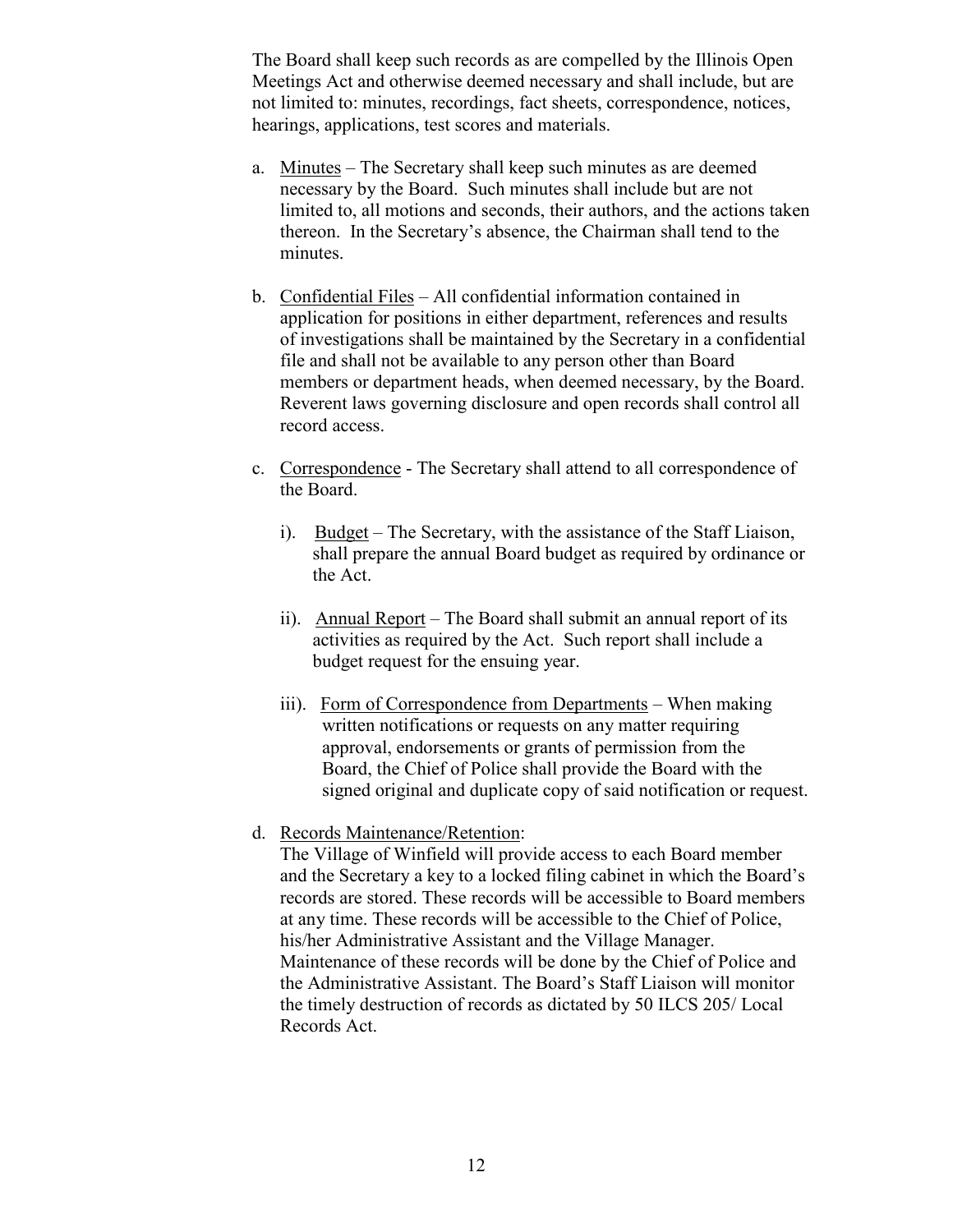- e. Purging of the Board's Files The Secretary of the Board may, by and with consent of the Board, remove, delete, store or destroy any reports, communications; correspondence, folders, examinations, etc., which have been in the Board files in compliance with the Illinois Compiled Statutes. In each instance, where files are purged, they shall be done for good cause shown or by the agreement of parties involved and with the express consent of the Board.
- f. Federal Records The Board Secretary shall keep or cause to be kept such records of race and sex as may be required by federal or state authority and shall take such measures, as the Board may deem necessary, to assure that they remain separate from and do not affect the selection process.
- g. Addresses of Eligible The Secretary shall maintain a roster of the current addresses and primary contact numbers of all candidates on the list. The burden for the accuracy of such record to rest with the candidate.

## **SECTION 12. RULES**

- a. Generally and Severability In accordance with the Act, the Board shall make and maintain such rules as they deem necessary to carry out the provisions of Division 2.1. If any section or portion of these rules and regulations are for any reason found to be invalid or unconstitutional by any court of competent jurisdiction, such portion shall be deemed a separate, distinct and independent provision. Such finding shall not affect the remaining portions of these rules and regulations.
- b. Maintenance The Board shall keep a record of all officially distributed copies of said rules and adopt a system for the notice and maintenance of said rules in the event of amendments in accordance with the Act.
- c. Amendments Amendments to the Rules of the Board may be made at any meeting of the Board. All rules and changes therein or amendments thereto shall become effective, unless otherwise specified in their adoption upon approval of the Village of Winfield Board of Trustees.
- d. Conflicting with other Rules In the case of conflict between Board rules and department regulations, the former shall control in matters before the Board.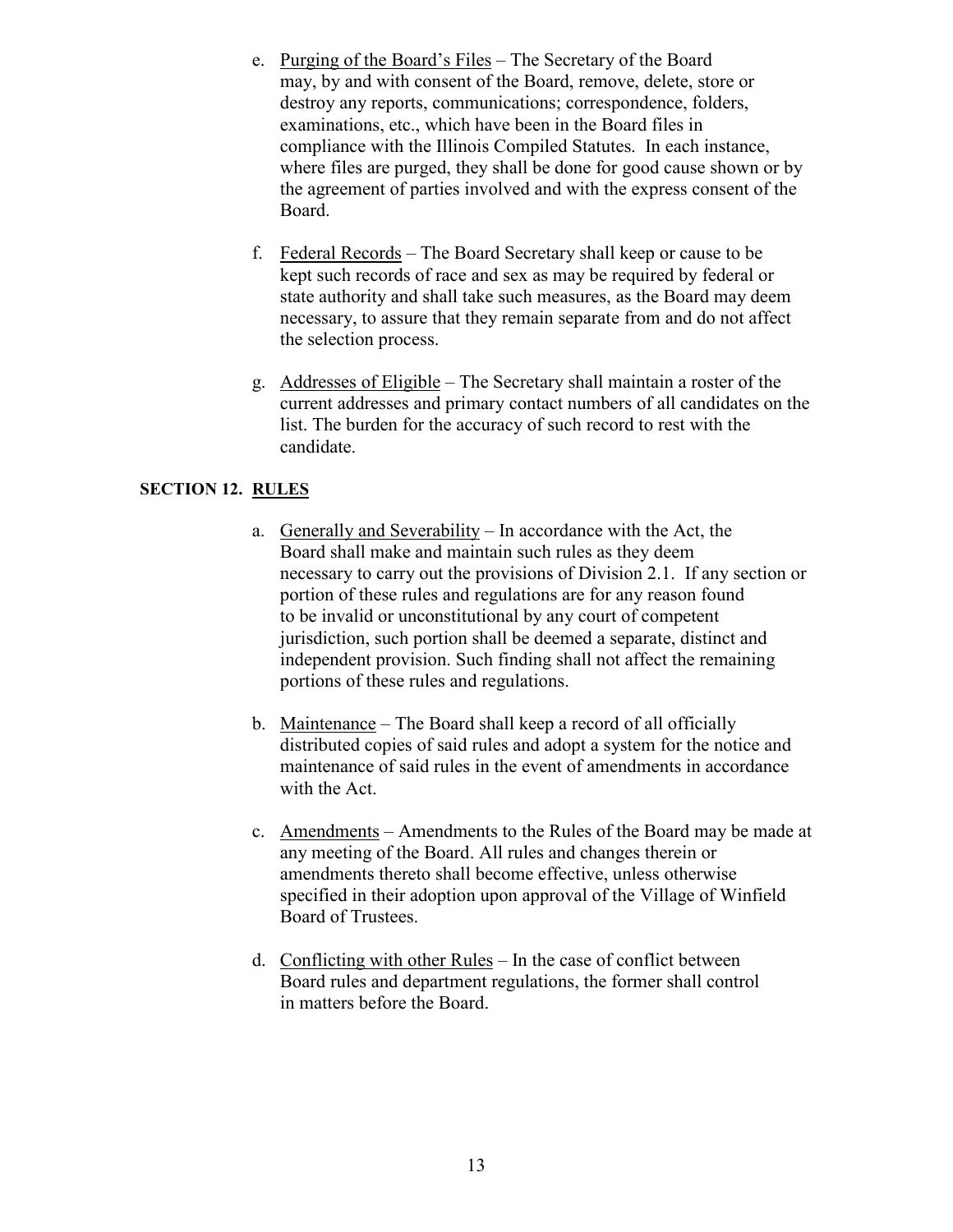## **ARTICLE II**

## **ORIGINAL APPOINTMENT**

#### **Addendum A provides a detailed flow chart of the recruitment process.**

## **SECTION I. APPLICATION STANDARDS**

All candidates shall meet such standards of health, character and fitness as are established by the Board. The Board may adjust standards from time to time in accordance with law, technology and the changing needs of the Police Department. The burden of establishing fitness shall rest with the applicant.

- a. Written Policies In accordance with the Act concerning Board members, the policies, forms and procedures for original appointment shall be written and approved by the Board prior to the acceptance of applicants for a given position.
- b. Disqualification Prior to or During Testing The Board may refuse to examine or continue to examine any applicant:
	- i.) who is found lacking in any of the established preliminary requirements for the service applied to.
	- ii.) who has been convicted of a felony or any misdemeanor involving moral turpitude.
	- iii.) who has been dismissed from any public service for good cause.
	- iv.) who has attempted to practice any deception or fraud in any aspect of application.
- c. Fact Sheets A document of procedures, policies and requirements shall be issued to each candidate at the time of application. The contents and maintenance of fact sheets are addressed in Article V Section 2.

## **SECTION 2. NOTICE OF EXAMINATIONS**

a. Announcement – Announcement of examination shall include, but is not limited to, the date of the initial subtest, position title, basic requirements, starting salary and periods and locations for submission of application.

Minimally, such notice shall be made no less than two (2) weeks prior to the first examination phase. The extent of notice shall be controlled by statute and Board policy.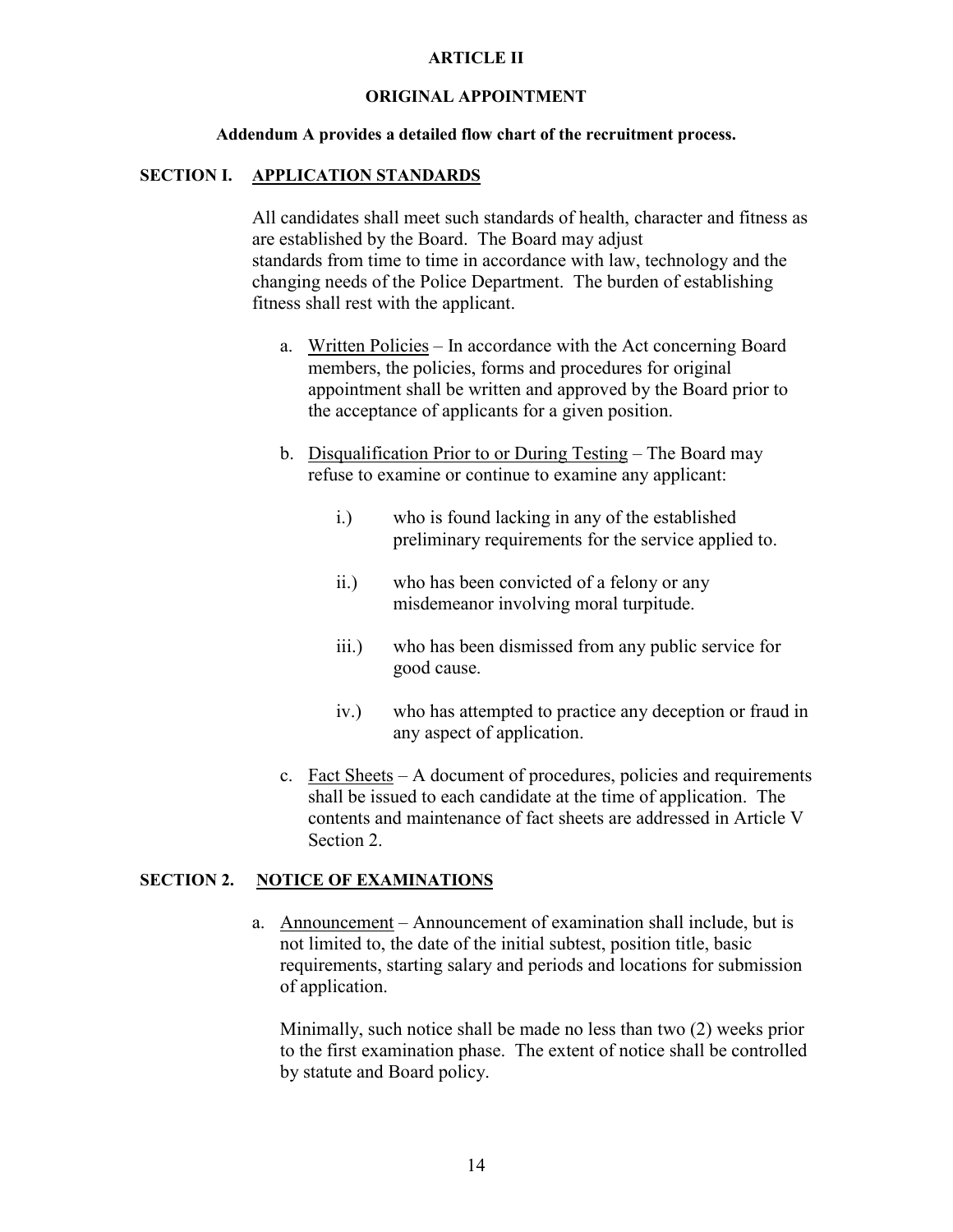b. Postponement – Examinations may be postponed by orders of the Board. In such event, all applicants will be notified of the reason therefor and the new date set for said examination.

## **SECTION 3. EXAMINATIONS**

a.Scope – The Board shall designate, by fact sheet, such tests as are professionally and legally accepted in such matters and may include, but are not limited to: mandatory attendances, written psychological and polygraphic tests, medical and drug examination, background investigations, tests or physical agility, test of personality and aptitude. The Board shall also set the acceptable standards thereon, all within the purview of the Act.

No examination shall contain questions regarding a candidate's political or religious affiliations.

b.Review – Examinations and their results shall be considered confidential and protected documents not normally subject to review.

## **SECTION 4. LISTS OF ELIGIBLES**

Lists of eligibles shall be compiled in accordance with the procedures set forth in the reference fact sheet.

- a. Tie Breaking Candidates shall be listed in descending order of excellence based upon their final score. In the event that two (2) or more eligibles have the same score on the list of eligibles, the tie shall be broken by giving preference to the candidate who has obtained the highest score on the subtest with the greatest weight. If a tie shall again arise, it shall be broken by giving preference to the candidate with the highest score on the successively descending highest weighted subtests until the tie is broken. Should a tie occur on all subtests, the tie may then be broken by lottery.
- b. Notification Notice of the score and position on the list of eligibles shall be sent to each person appearing thereon.
- c. Currency It shall be the duty of each candidate for appointment to inform the Board in writing of any change of address within five (5) working days.
- d. Failure to Respond Candidates on active lists of eligibles who fail to respond to formal notice of request for appointment by writing within five (5) working days of receipt of notice shall be deemed to have waived all interest in appointment.
- e. Enforcement of Standards All eligibles are expected to continue to satisfy the entrance standards during their total period of eligibility for appointment.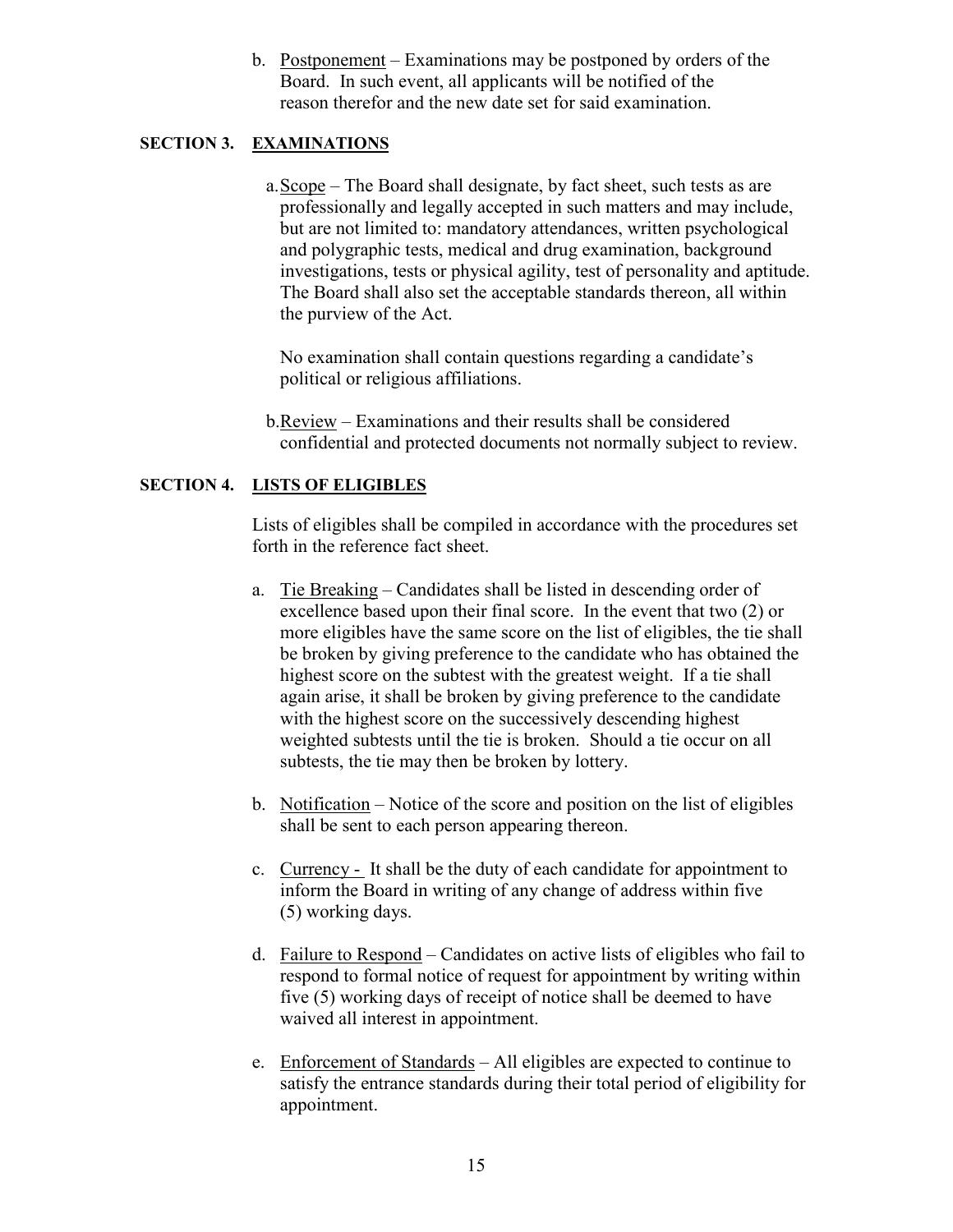- f. List Duration The list of eligibles for original entry shall have a life of two (2) years from the date of Board certification, or until no names remain thereon, whichever is shorter.
- g. Striking from List The Board may strike, from the list of eligibles, any candidate who fails to meet the standards set forth for original entry. In addition, any person who is discovered to have made false representation in any document or examination, or who aids in committing such fraud to gain a position in the list shall be stricken therefrom.
- h. Intermingling Lists Lists of eligibles shall be considered inviolate during their life, and no list shall be modified in any way by the adding of eligibles thereto.
- i. Test Failure at Time of Appointment Placement on the list of eligibles shall be considered subject to participating in an informational test of fitness, as have been prescribed in the fact sheet to be completed at the time of appointment.

## **SECTION 5. APPOINTMENT**

Candidates shall be considered for appointment to the police department in their order of appearance on the applicable list of eligibles and upon passing all final tests previously set forth by the Board. No appointment shall be deemed complete until a certificate is issued in accordance with the Act.

- a. Requisitions Whenever an appointment is requisitioned due to a vacancy or increase in department size, the Village Manager shall notify the Board in writing of the number and type of positions to be filled.
- b. Decline of Appointment Any candidate may decline an initial offer of employment and maintain position on the list for a second offer of appointment. The Board will then offer the position to the eligible standing next on the list. No candidate may decline a second offer of employment and upon such decline shall be stricken from the list without further recourse.
- c. Oath of Office All Police candidates shall be sworn in at the place and time designated by the Board. It shall be the duty of the Village President or Village Clerk to conduct such oaths. The following oath shall be given before any person authorized to administer oaths in the state of Illinois:

## **OATH OF OFFICE**

<sup>&</sup>quot; \_\_\_\_\_\_\_\_\_\_\_\_\_\_\_\_\_\_, do solemly swear or affirm that I will support the Constitution of the United States, and the Constitution of the State of Illlinois, and that I will faithfully discharge the duties of the office of Police Officer according to the best of my ability".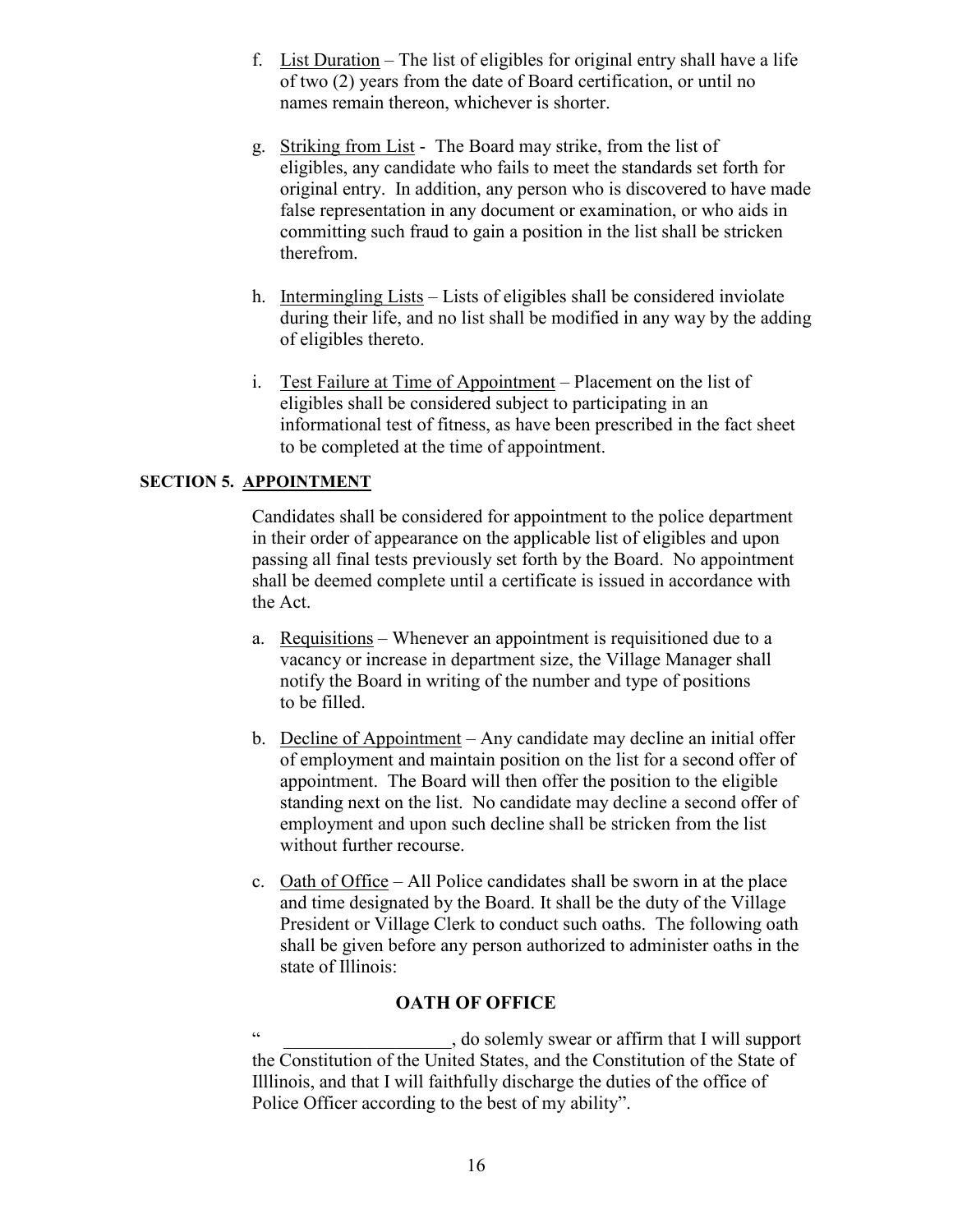## **SECTION 6. LATERIAL TRANSFER STANDARDS**

All candidates shall meet such standards of health, character and fitness as are established by the Board. The Board may adjust standards from time to time in accordance with law, technology and the changing needs of the Police Department. The burden of establishing fitness shall rest with the applicant.

- a. Written Policies In accordance with the Act concerning Board members, the policies, forms and procedures for original appointment shall be written and approved by the Board prior to the acceptance of applicants for a given position.
- b. Disqualification Prior to or During Application Process The Board may refuse to examine or continue to examine any applicant:
	- i.) who is found lacking in any of the established preliminary requirements for the service applied to.
	- ii.) who has been convicted of a felony or any misdemeanor involving moral turpitude.
	- iii.) who has been dismissed from any public service for good cause.

iv.) who has attempted to practice any deception or fraud in any aspect of application.

## **SECTION 7. NOTICE OF APPLICATION AND RESUME ACCEPTANCE**

a. Announcement – Announcement of application and resume acceptance shall include, but is not limited to, the date of the initial application / resume review, position title, basic requirements, starting salary based on years of service and periods and locations for submission of application.

Minimally, such notice shall be made no less than two (2) weeks prior to the first application and resume review. The extent of notice shall be controlled by statute and Board policy.

b. Postponement – Application / Resumes reviews may be postponed by orders of the Board. In such event, all applicants will be notified of the reason therefor and the new date set for said review.

## **SECTION 8. REVIEW OF APPLICATIONS AND RESUMES**

a. Scope – The Board shall review and score each application and resume based on information that is both professionally and legally accepted in such matters and may include, but are not limited to: mandatory attendances at an in person interview, written psychological and polygraphic tests, medical and drug examination, background investigations, tests or physical agility, test of personality and aptitude. The Board shall also set the acceptable standards thereon, all within the purview of the Act.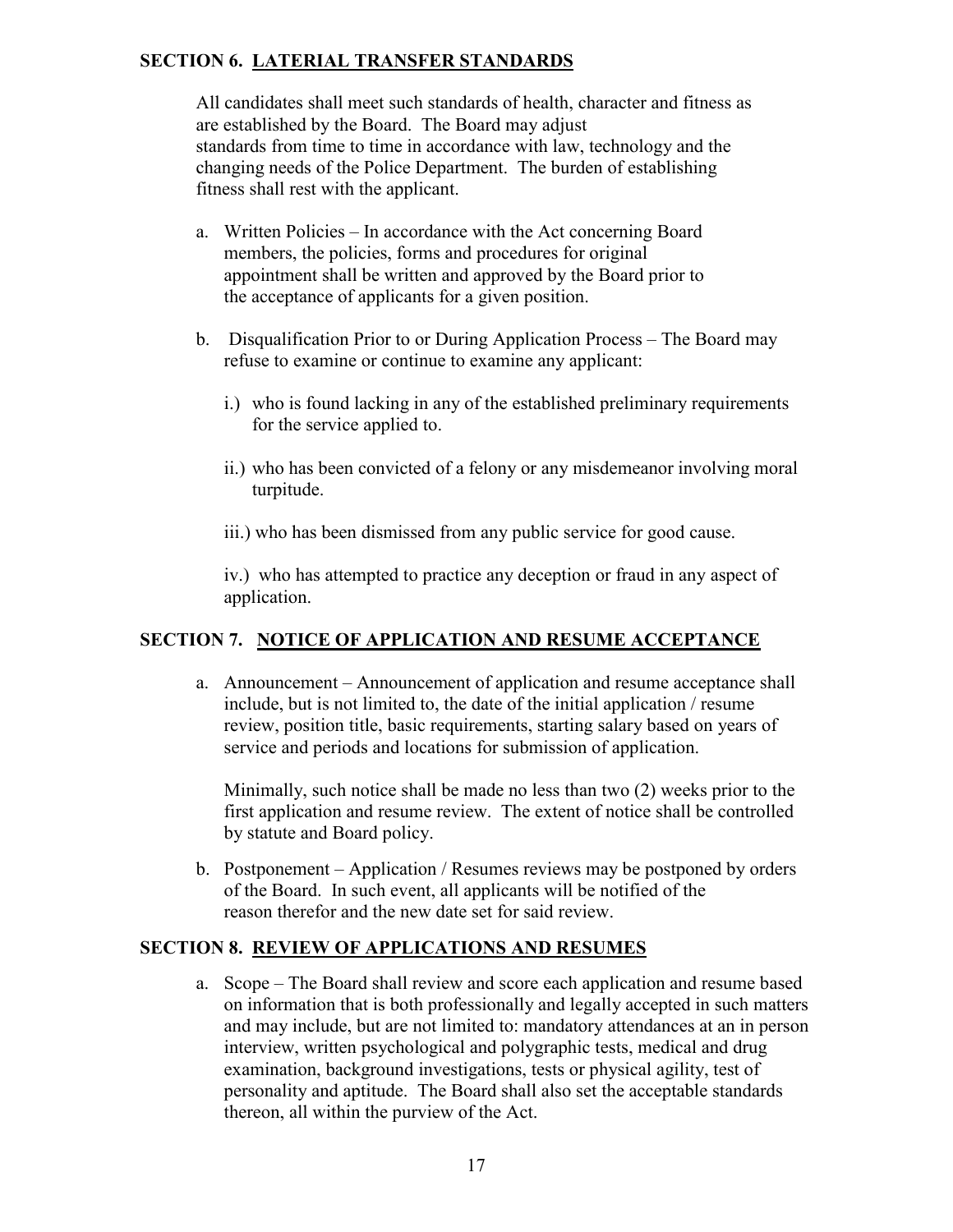No examination shall contain questions regarding a candidate's political or religious affiliations.

b. Review – Examinations and their results shall be considered confidential and protected documents not normally subject to review.

## **SECTION 9. LISTS OF LATERAL TRANSFER ELIGIBLES**

Lists of eligibles shall be compiled in accordance with the procedures set forth in the scope listed above.

- a. Tie Breaking Candidates shall be listed in descending order of excellence based upon their final score. In the event that two (2) or more eligibles have the same score on the list of eligibles, the tie shall be broken by giving preference to the candidate who has obtained the highest score on the subtest with the greatest weight. If a tie shall again arise, it shall be broken by giving preference to the candidate with the highest score on the successively descending highest weighted subtests until the tie is broken. Should a tie occur on all subtests, the tie may then be broken by lottery.
- b. Notification Notice of the score and position on the list of eligibles shall be sent to each person appearing thereon.
- c. Currency It shall be the duty of each candidate for appointment to inform the Board in writing of any change of address within five (5) working days.
- d. Failure to Respond Candidates on active lists of eligibles who fail to respond to formal notice of request for appointment by writing within five (5) working days of receipt of notice shall be deemed to have waived all interest in appointment.
- e. Enforcement of Standards All eligibles are expected to continue to satisfy the entrance standards during their total period of eligibility for appointment.
- f. List Duration The list of eligibles for original entry shall have a life of two (2) years from the date of Board certification, or until no names remain thereon, whichever is shorter.
- g. Striking from List The Board may strike, from the list of eligibles, any candidate who fails to meet the standards set forth for original entry. In addition, any person who is discovered to have made false representation in any document or examination, or who aids in committing such fraud to gain a position in the list shall be stricken therefrom.
- h. Intermingling Lists Lists of eligibles shall be considered inviolate during their life, and no list shall be modified in any way by the adding of eligibles thereto.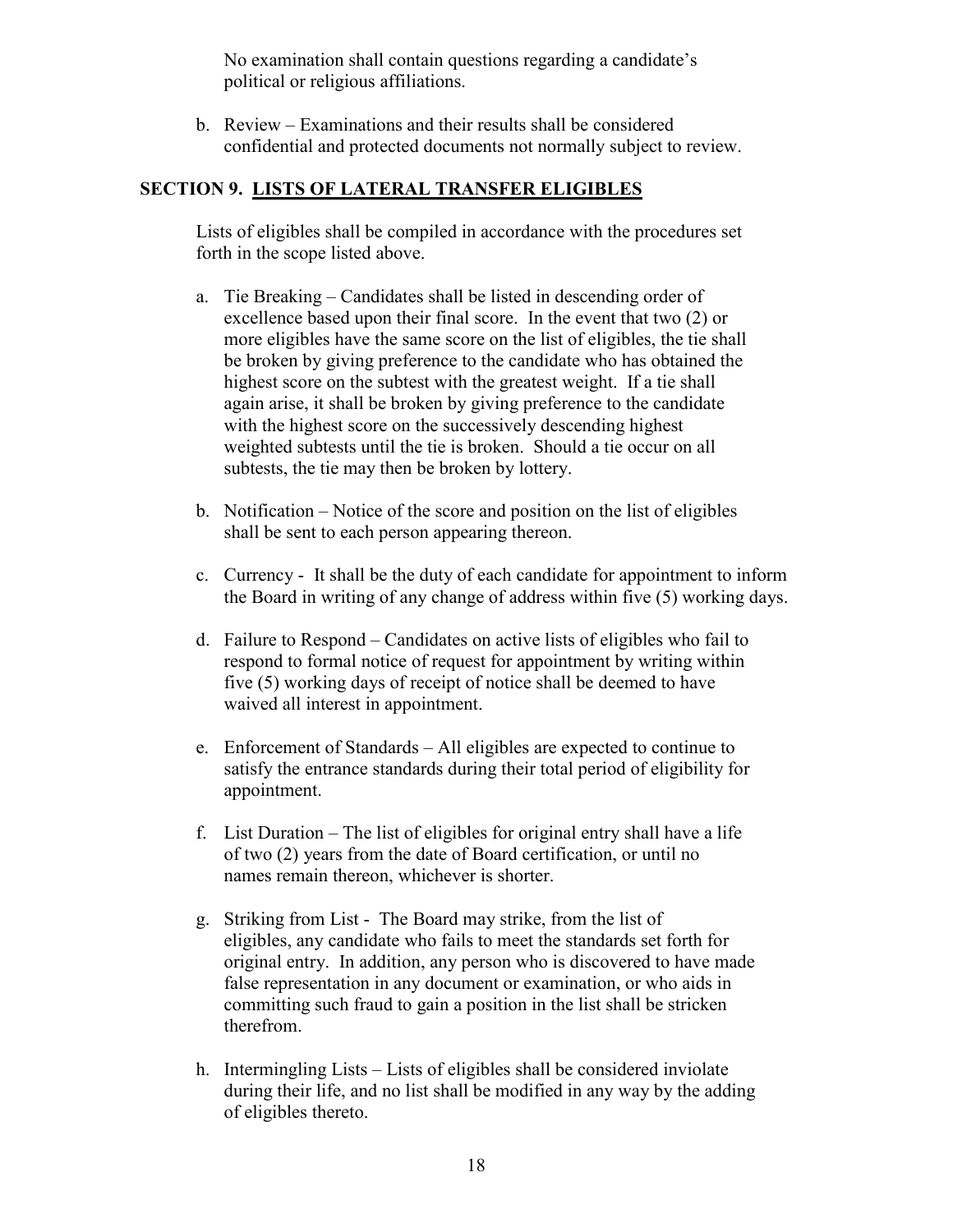i. Test Failure at Time of Appointment – Placement on the list of eligibles shall be considered subject to participating in an informational test of fitness, as have been prescribed in the Scope to be completed at the time of appointment.

## **SECTION 10. APPOINTMENT**

Candidates shall be considered for appointment to the police department in their order of appearance on the applicable list of Lateral Transfer Eligibles and upon passing all final tests previously set forth by the Board. No appointment shall be deemed complete until a certificate is issued in accordance with the Act.

- a. Requisitions Whenever an appointment is requisitioned due to a vacancy or increase in department size, the Village Manager shall notify the Board in writing of the number and type of positions to be filled.
- b. Decline of Appointment Any candidate may decline an initial offer of employment and maintain position on the list for a second offer of appointment. The Board will then offer the position to the eligible standing next on the list. No candidate may decline a second offer of employment and upon such decline shall be stricken from the list without further recourse.

Oath of Office – All Police candidates shall be sworn in at the place and time designated by the Board. It shall be the duty of the Village President or Village Clerk to conduct such oaths.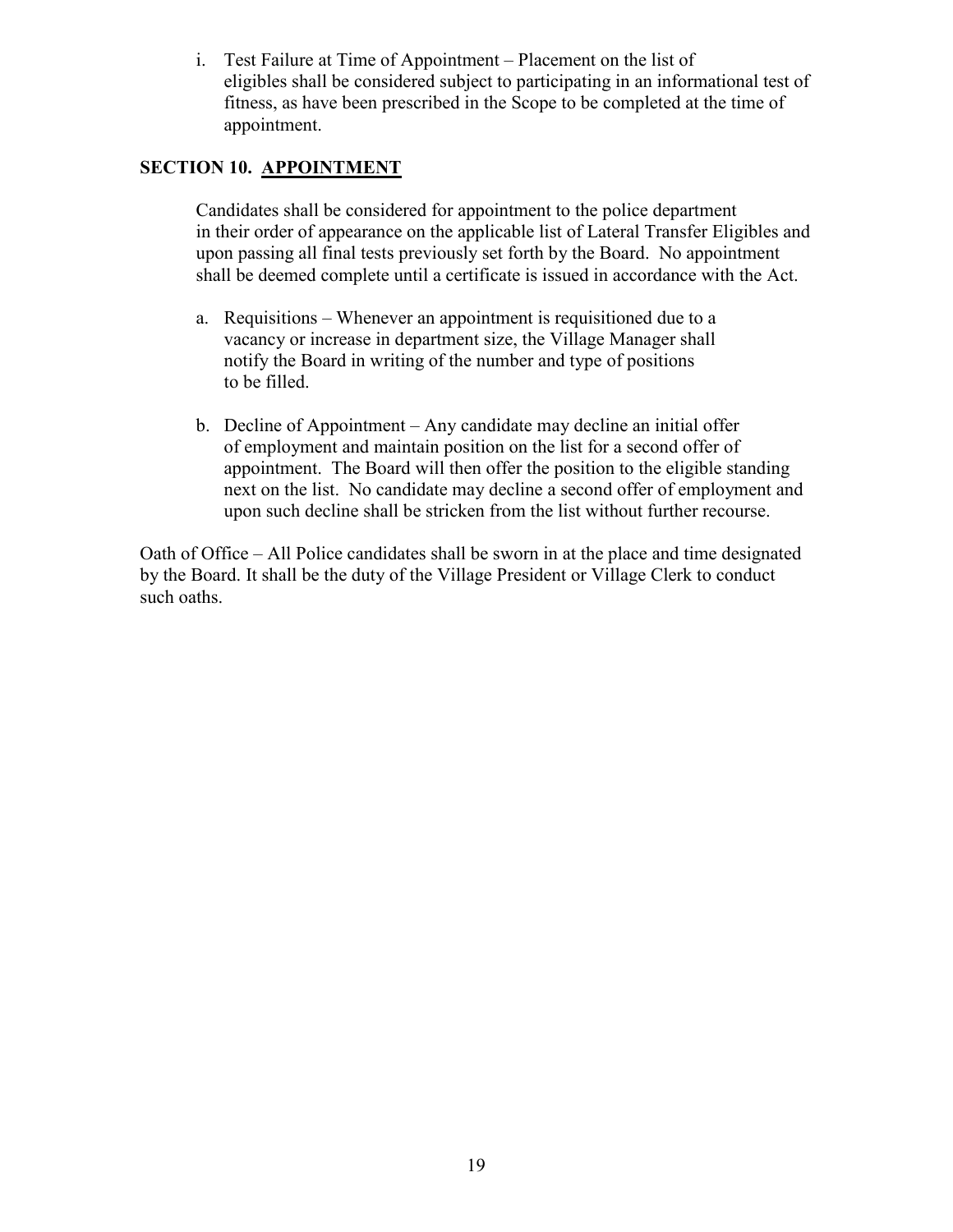## **ARTICLE III**

## **CONDITIONS OF EMPLOYMENT**

## **SECTION 1. ORIGINAL PROBATION**

All newly appointed police officers shall serve a probationary period of 18 months.

- a. Regular Evaluation During such period, the employee's performance shall be evaluated by the proper superior officers at a minimum of six (6) month intervals, such reports to be submitted to the Board in writing.
- b. Confirmation At the completion of the probation period, if the Appointee's proven performance and conduct are satisfactory, the Chief of Police shall affirm this fact in writing to the Board. The Board shall then issue a formal notice of permanent appointment.
- c. Probationary Discharge Unsatisfactory evaluations may result in summary discharge in accordance with controlling law.
	- i.) If the probationer shall be found incompetent or unqualified for duty in the position of appointment, the Chief shall seek summary discharge by informing both probationer and the Board in writing of the reasons therefor.
	- ii.) A probationary officer may be summarily discharged by the Board without a formal hearing conducted for his or her removal.
- d. Certification Requirements Final certification of probationary police officers shall be subject to successful completion of the Basic Training Course, as provided by the Illinois Governmental Law Enforcement Officers Training Board, within the prescribed probationary period. Inability to successfully complete this course shall be grounds for dismissal.
- e. Leave of Absence/Extension of Probation If, during the probationary period, the probationary officer requests and is granted a leave of absence, the Board shall extend the probationary period for an equivalent period of time.
- f. Fraud Detection Any fraud detected to have occurred or been attempted since the probationer became a candidate shall constitute grounds for probationary discharge.

## **SECTION 2. RESIDENCY**

a. Conditions – Failure to maintain residency, which is within the boundaries set forth by the Village personnel rules and regulations, during employment or failure to be domiciled at the address listed with the Police Department shall be considered sufficient cause for dismissal.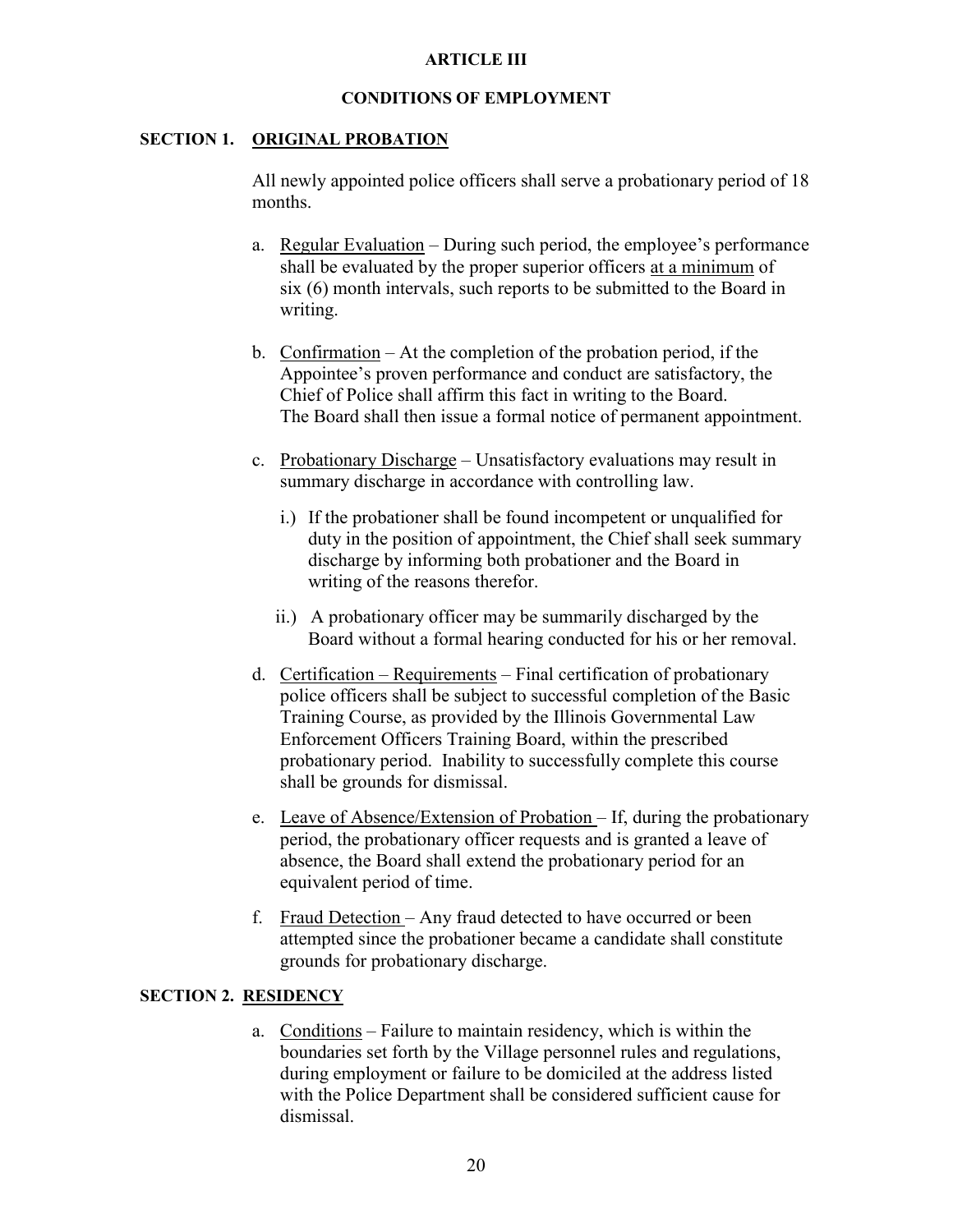b. Notice of Change of Address – All employees shall notify the Chief of Police or his designee of any change of address within 24 hours of relocation. Failure of such action shall constitute grounds for possible disciplinary action.

## **SECTION 3. ORDER OF RANK**

Order of rank in the Police Department shall be as provided by the Village Ordinance.

## **SECTION 4. OTHER CONDITIONS OF EMPLOYMENT**

Resignation, retirement, reduction of force and leaves of absence shall be in accordance with controlling federal law, state statute and village ordinance or department policy. Protocols for such procedure shall not be controlled by the Board, but the Board shall be apprised in writing of each such action and the controlling conditions attached thereto.

## **SECTION 5. GOVERNING RULES AND REGULATIONS**

All members of the Police Department shall obey and conduct themselves in accordance with the following enumerated Rules and Regulations. A violation of any such rule, regulation or general order shall be cause for suspension or discharge of a police officer.

## **SECTION 6. ENUMERATION OF RULES AND REGULATIONS**

The following rules and regulations, whether set forth herein or identified and referred to herein, are hereby established to be the rules and regulations governing the conduct of police officers.

- a) The laws of the Federal, the State and the Village governments.
- b) The rules and regulations of the Board of Fire and Police Commission of the Village of Winfield, Illinois, as the case may be.
- c) The general orders, written or oral, of the Police Department of the Village of Winfield, Illinois.
- d) The personnel rules and regulations of the Village.

## **SECTION 7**. **REDUCTION OF FORCE – REINSTATMENT**

## **(65 ILCS 5/10-2.1-18) (from Ch. 24, par. 10-2.1-18)**

Sec. 10-2.1-18. Fire or police departments - Reduction of force - Reinstatement. When the force of the fire department or of the police department is reduced, and positions displaced or abolished, seniority shall prevail and the officers and members so reduced in rank, or removed from the service of the fire department or of the police department shall be considered furloughed without pay from the positions from which they were reduced or removed.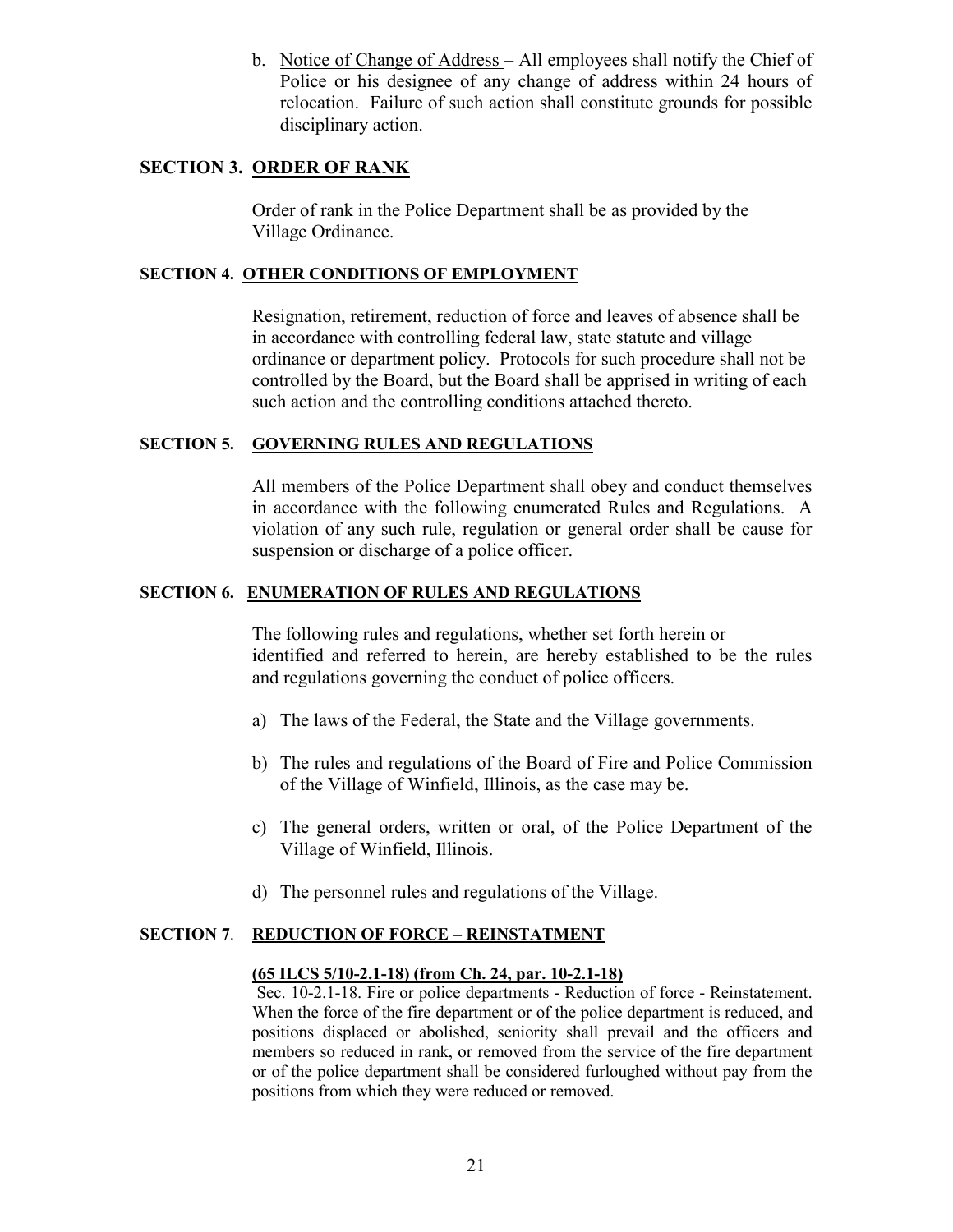Such reductions and removals shall be in strict compliance with seniority and in no event shall any officer or member be reduced more than one rank in a reduction of force. Officers and members with the least seniority in the position to be reduced shall be reduced to the next lower rated position. For purposes of determining which officers and members will be reduced in rank, seniority shall be determined by adding the time spent at the rank or position from which the officer or member is to be reduced and the time spent at any higher rank or position in the Department. For purposes of determining which officers or members in the lowest rank or position shall be removed from the Department in the event of a layoff, length of service in the Department shall be the basis for determining seniority, with the least senior such officer or member being the first so removed and laid off. Such officers or members laid off shall have their names placed on an appropriate reemployment list in the reverse order of dates of layoff.

If any positions which have been vacated because of reduction in forces or displacement and abolition of positions, are reinstated, such members and officers of the fire department or of the police department as are furloughed from the said positions shall be notified by the board by registered mail of such reinstatement of positions and shall have prior right to such positions if otherwise qualified, and in all cases seniority shall prevail. Written application for such reinstated position must be made by the furloughed person within 30 days after notification as above provided and such person may be required to submit to examination by physicians of both the board of fire and police commissioners and the appropriate pension board to determine his physical fitness.

Retirement and/or resignation must be submitted in writing to the Board, and is not revocable.

## **SECTION 8. POLITICAL CONTRIBUTIONS**

No person in the Police Department of the Village of Winfield shall be under any obligation to contribute any funds or render any political service, and no such person shall be removed or otherwise prejudiced for refusing to do so. No person in the Police Department of the Village shall discharge or promote or reduce or, in any manner, change the official rank or compensation of any other person in such service, or promise to threaten so to do, for withholding or refusing to make any contribution of money or service or any other valuable thing for any political purpose; or in any manner, directly or indirectly, use his official authority or influence to compel or induce another person to pay or render any political assessment, subscription, contribution or service.

## **SECTION 9. POLITICAL ACTIVITIES**

No person holding a position in the Police Department of the Village shall use his official authority or influence to coerce the political action of any person or body or to interfere with any election. This rules is not intended in any way to inhibit or prohibit any employee from exercising his full political rights to engage in political activities, including the right to petition, make speeches, campaign door to door, and to run for public office, so long as the employee does not use his official position to coerce or influence others and does not engage in these activities while he is at work on duty.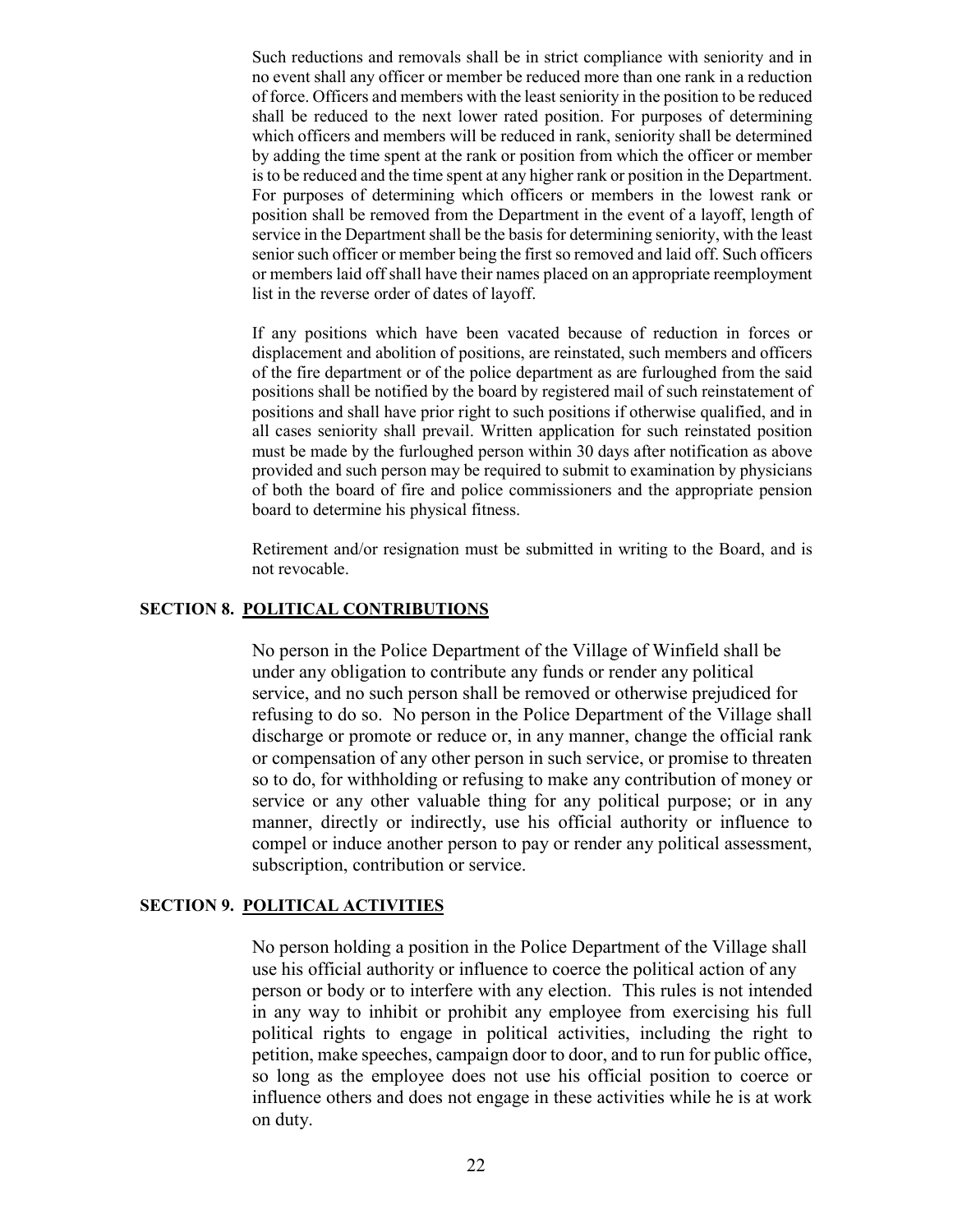#### **ARTICLE IV**

#### **PROMOTIONAL APPOINTMENTS**

The Board shall provide for promotion on the basis of ascertained merit and seniority in service and examination and shall provide in all cases, where it is practicable, that vacancies shall be filled by promotion. All examinations for promotion shall be available to such members of the next lower rank who desire to submit themselves to examination.

- a. The Board in determining next in order of rank in promotional examinations herewith determines a policy of extending the examination successively through all the orders of rank in services in an endeavor to qualify suitable eligible or eligibles for the vacancy or vacancies existing before extending the examination to the general public.
- b. The Board shall at all times maintain a valid test list of eligibles.

## **SECTION 1. NOTICE**

A notice of the time, date and location of every promotional examination shall be given by the Board by legal notice, at least once, in one or more newspapers generally circulated within the Village of Winfield. Such legal notice shall be made at a minimum of two (2) weeks, and a maximum of four (4) weeks, preceding any promotional examination. In lieu of the published legal notice, the Board may post a written notice on the department bulletin board of the department affected, and when such action is taken by the Board, each and every eligible and qualified member of the department shall notify the Board of his waiver of the need for a published legal notice.

## **SECTION 2. ELIGIBILITY**

No person shall be examined for promotion in the Classified Service until serving a minimum of at least 12 months in the rank from which promotion is sought. For the purpose of this section, the probationary period shall not be counted in determining time of service in the lowest rank. Original probationers are not eligible for promotion.

#### **SECTION 3. DIRECTION**

All promotional examinations shall be given by or under the direction of the Board. The Board may call upon other persons, not a member of the Board, for assistance in preparing, holding or rating the results of any promotional examination.

## **SECTION 4. FACT SHEET**

The Board shall post a fact sheet in accordance with the provisions of Article V, Section 2.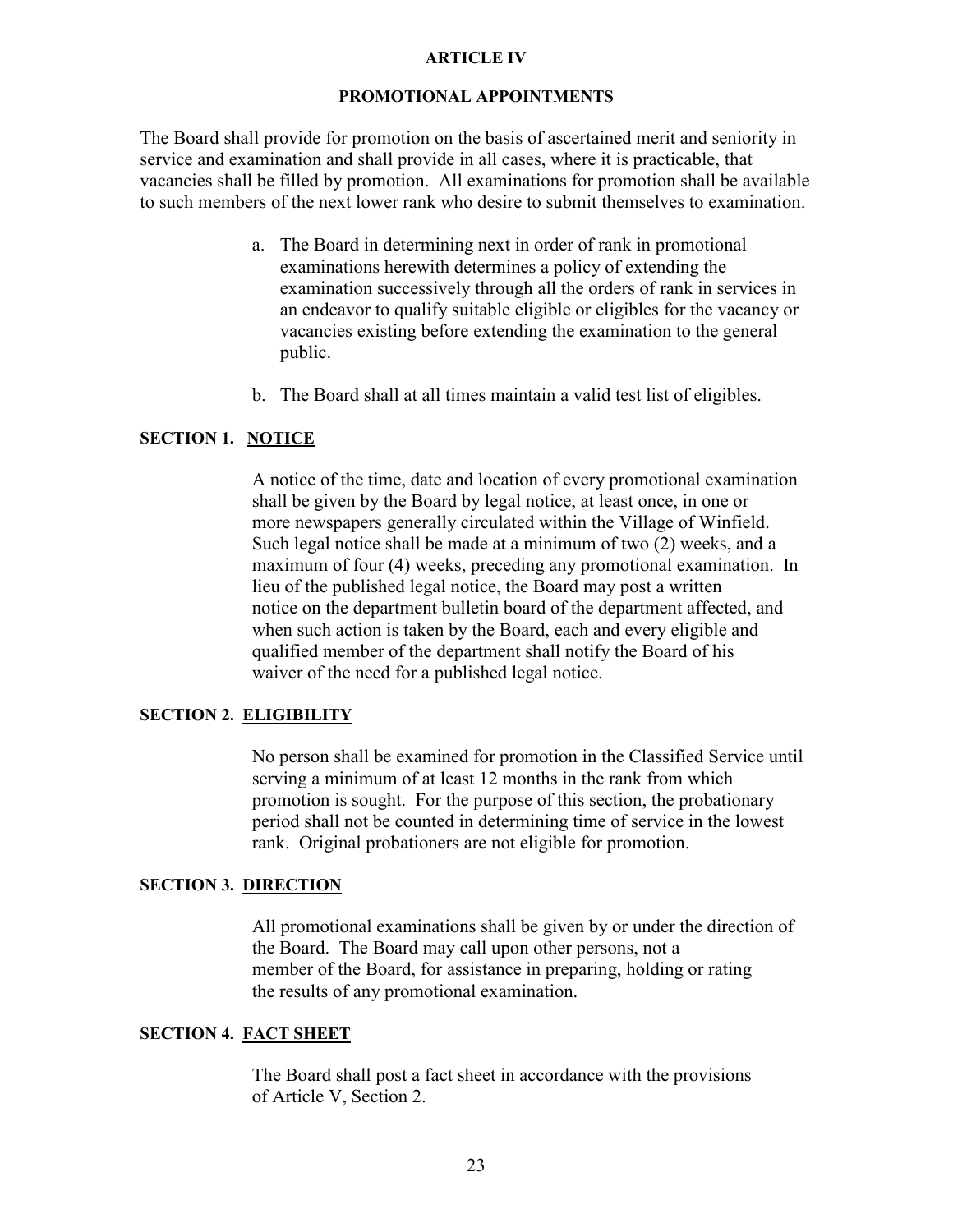## **SECTION 5. LIST OF ELIGIBLES**

The list of eligibles shall be compiled in accordance with the provisions on the fact sheet.

## **SECTION 6. FRAUD**

Any fraud, attempted or practiced, may result in exclusion from examination, striking from list of eligibles or discharge from employment.

## **SECTION 7. VETERAN'S PREFERENCE**

Veteran's preference for promotions shall be granted in accordance with Illinois Compiled Statutes (ILCS).

- a. No person shall receive veteran's preference for promotion after receiving one promotional appointment from a list upon which such credit was granted.
- b. The total value of veteran's credit may not be split for use on successive lists. The full point value must be employed with each application.

## **SECTION 8. DURATION OF LIST**

The life of the list of eligibles for promotion shall be three (3) years. Extensions of the list of eligibles are not permissible.

## **SECTION 9. PROMOTIONAL APPOINTMENT**

65 ILCS 5/10-2.1-15) (from Ch. 24, par. 10-2.1-15) Sec. 10-2.1-15. The board, by its rules, shall provide for promotion in the fire and police departments on the basis of ascertained merit and

seniority in service and examination, and shall provide in all cases, where it is practicable, that vacancies shall be filled by promotion. All examinations for promotion shall be competitive among such members of the next lower rank as desire to submit themselves to examination. All promotions shall be made from the 3 having the highest rating, and where there are less than 3 names on the promotional eligible register, as originally posted, or remaining thereon after appointments have been made therefrom, appointments to fill existing vacancies shall be made from those names or name remaining on the promotional register except that promotions made in any municipality with more than 130,000 but less than 2,000,000 population may be made from the 7 members having the highest rating. The method of examination and the rules governing examinations for promotion shall be the same as provided for applicants for original appointment, except that original appointments only shall be on probation, as provided by the rules.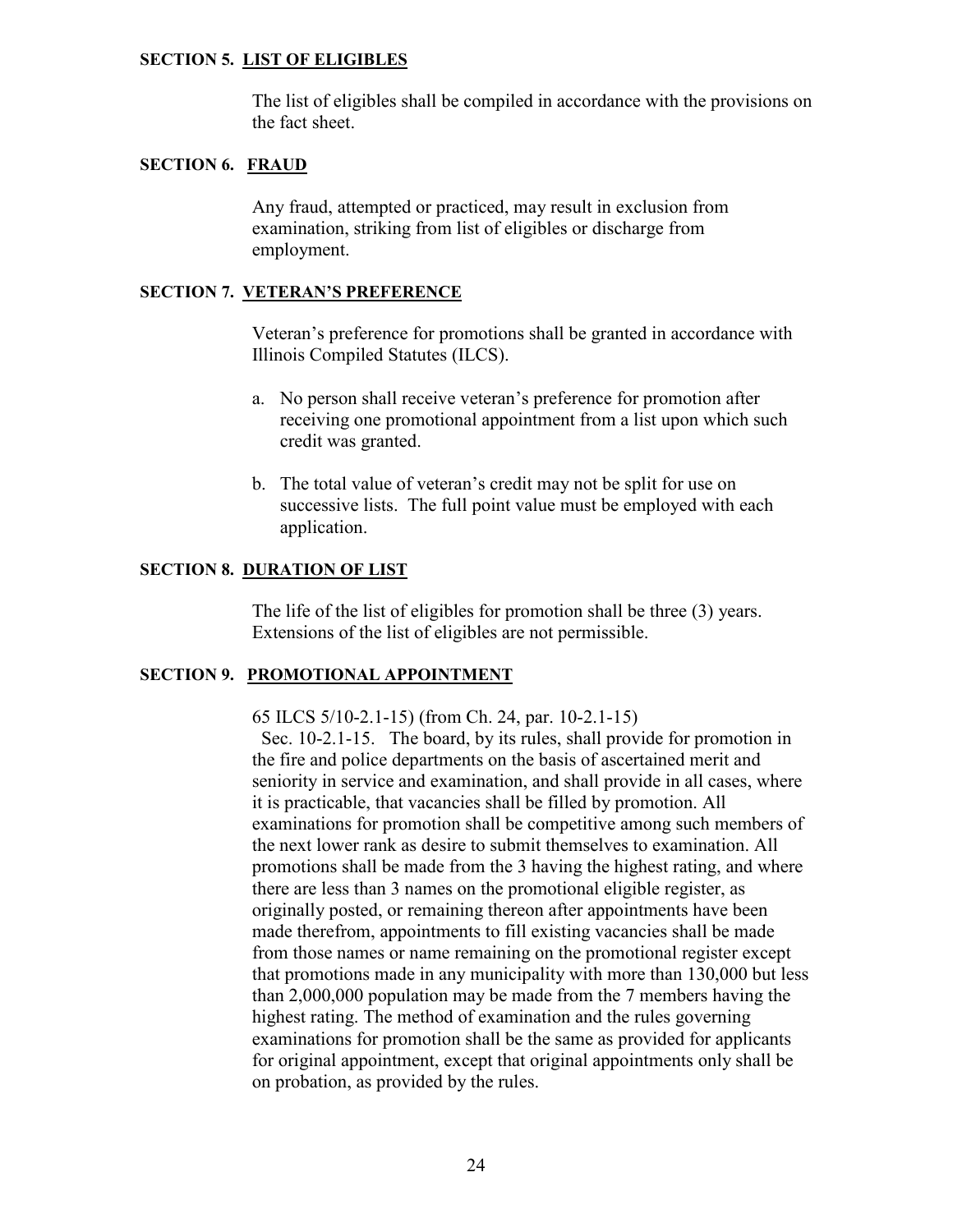The board shall strike off the names of candidates for promotional appointment after they have remained thereon for more than 3 years, provided there is no vacancy existing which can be filled from the promotional register.

Notification: Whenever a promotional vacancy occurs or a new appointment is to be made, the Village President or his authorized agent shall notify the Board of such fact.

## Test Scoring Ties:

In the event that two or more candidates are tied when all possible points have been assigned the candidates scores will be obtained to the second digit past the while number, i.e. 75.25. In the event that the score is still tied the candidate that has the departmental seniority will be placed as the first candidate with that score.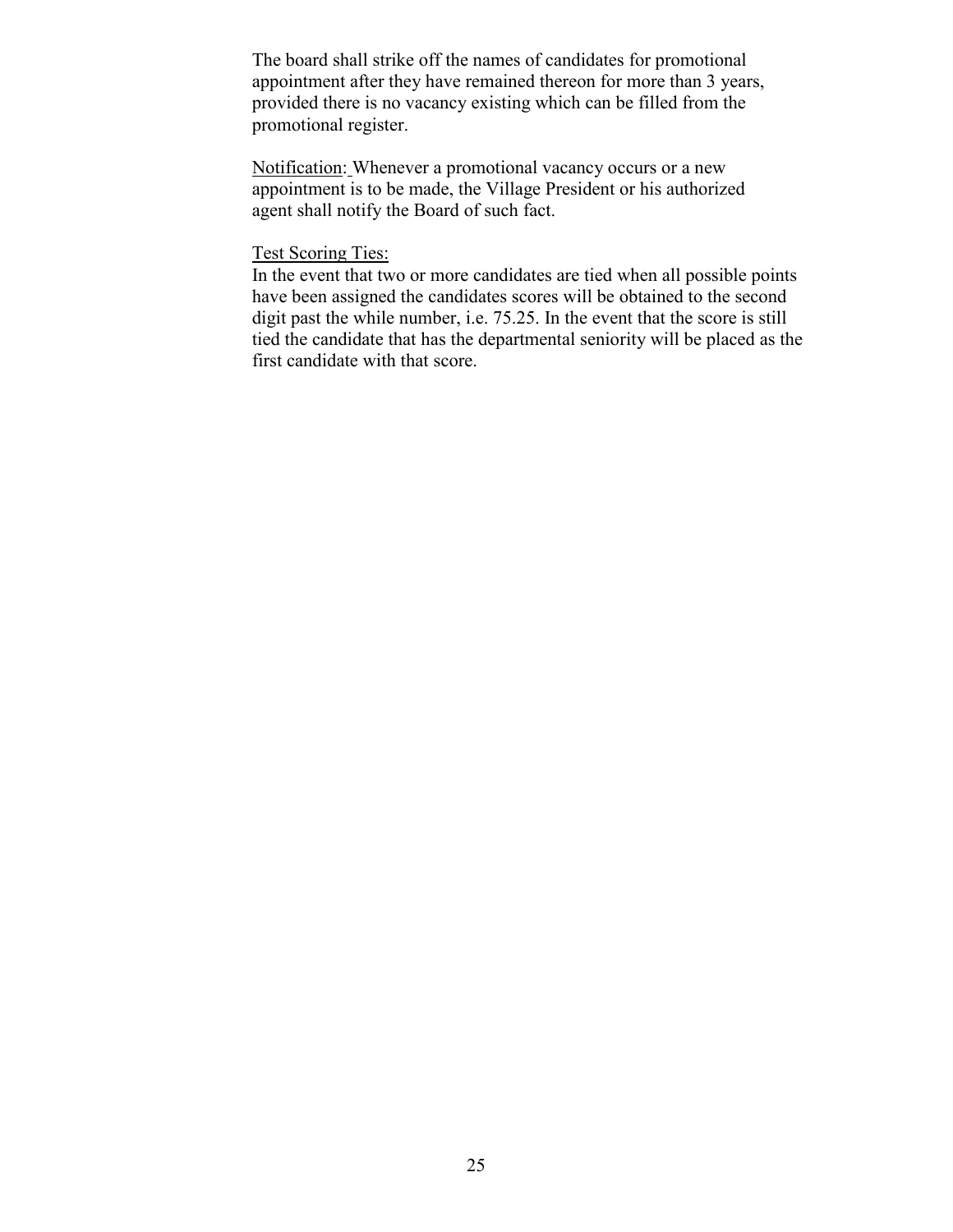## **ARTICLE V**

## **TESTING AND FACT SHEETS**

#### **SECTION 1. GENERALLY**

The Board recognizes that actual tests, weights and procedures employed in the hiring and promoting of candidates are controlled by changing law and technical procedures. To adopt efficiently to this state of affairs, the Board shall separate rules from actual test procedures by the mechanism of the fact sheet.

The fact sheet shall be considered a policy statement by the Board for a specific list of eligibles. Although bound by dictates of each individual's fact sheet, no fact sheet shall be construed as a rule under the Act and may be changed, at the Board's discretion, without public notice, for such legal, technical, professional or practical reasons as the Board may choose. The fact sheet shall become a part of the minutes and records of the Board.

- a. Tests employed by the Board shall conform to recognized professional standards and shall give deference to federal, state and local regulations relative to employment and testing. The Board shall consider and may be guided by controlling authority, be it state or federal, to affect substantial compliance with law.
- b. When deemed necessary or desirable by the Board, tests shall be conducted by or with the assistance of such consultants as the Board may appoint.

## **SECTION 2. FACT SHEET USAGE**

The Board shall publish, deliver and otherwise make available to all candidates a fact sheet, hiring or promotional information at some time prior to the first scored procedure.

- a. The fact sheet shall contain such information and guidelines as are normally given and professionally recommended and may include, but shall not be limited to, the order and type of tests and prerequisites that shall comprise the testing procedure culminating in a list of eligibles.
- b. The fact sheet shall include each scored or mandatory step of the testing for positions under Board purview, and such weights and assigned scores, if any, as are employed in the calculation of the list position.
	- i) Entry level tests Examinations at the entry level may include but are not limited to: orientations, physical aptitudes, written, psychological, oral, medical, polygraphic deception detection, drug screens and background investigation.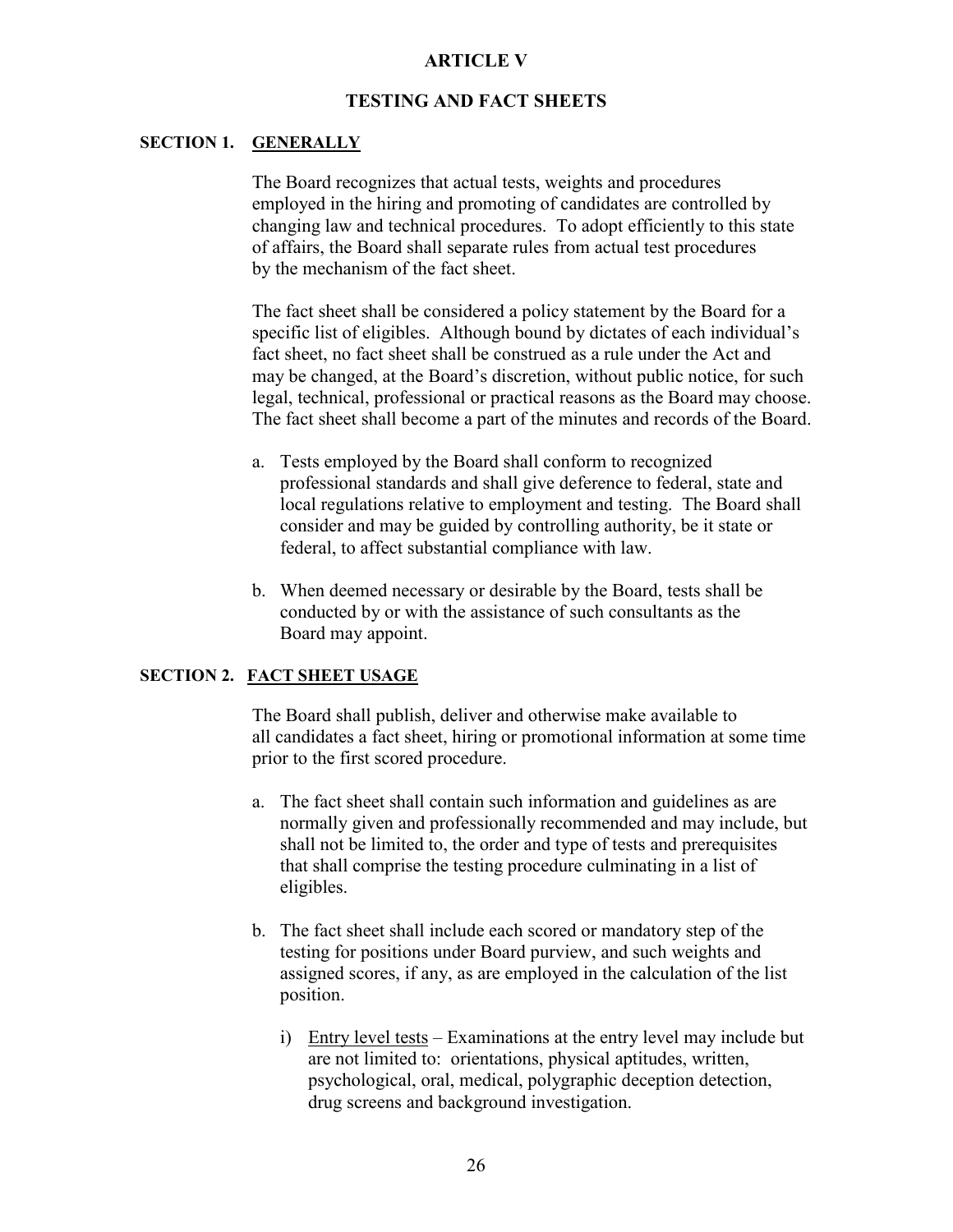- ii) Promotional tests Examinations at the promotional level may include, but are not limited to written, oral, efficiency ratings, promotability ratings, Chief's points and seniority points.
- c. The fact sheet may also include such information as:
	- i) application procedures and consequences, testing dates and location, required materials or dress.
	- ii) necessary prerequisites for employment, such as, age, education, medical condition, citizenship, etc.
	- iii) responsibility for recency of address, procedure for notification of results by the Board, procedure for requesting military points or other preference points.
	- iv) procedures and deadlines for seeking redress of action.
	- v) conditions of employment such as pay, benefits, probation procedures, waivers of appointment privileges, post-employment residency and conduct requirements.
	- vi) methods for contacting Board review member.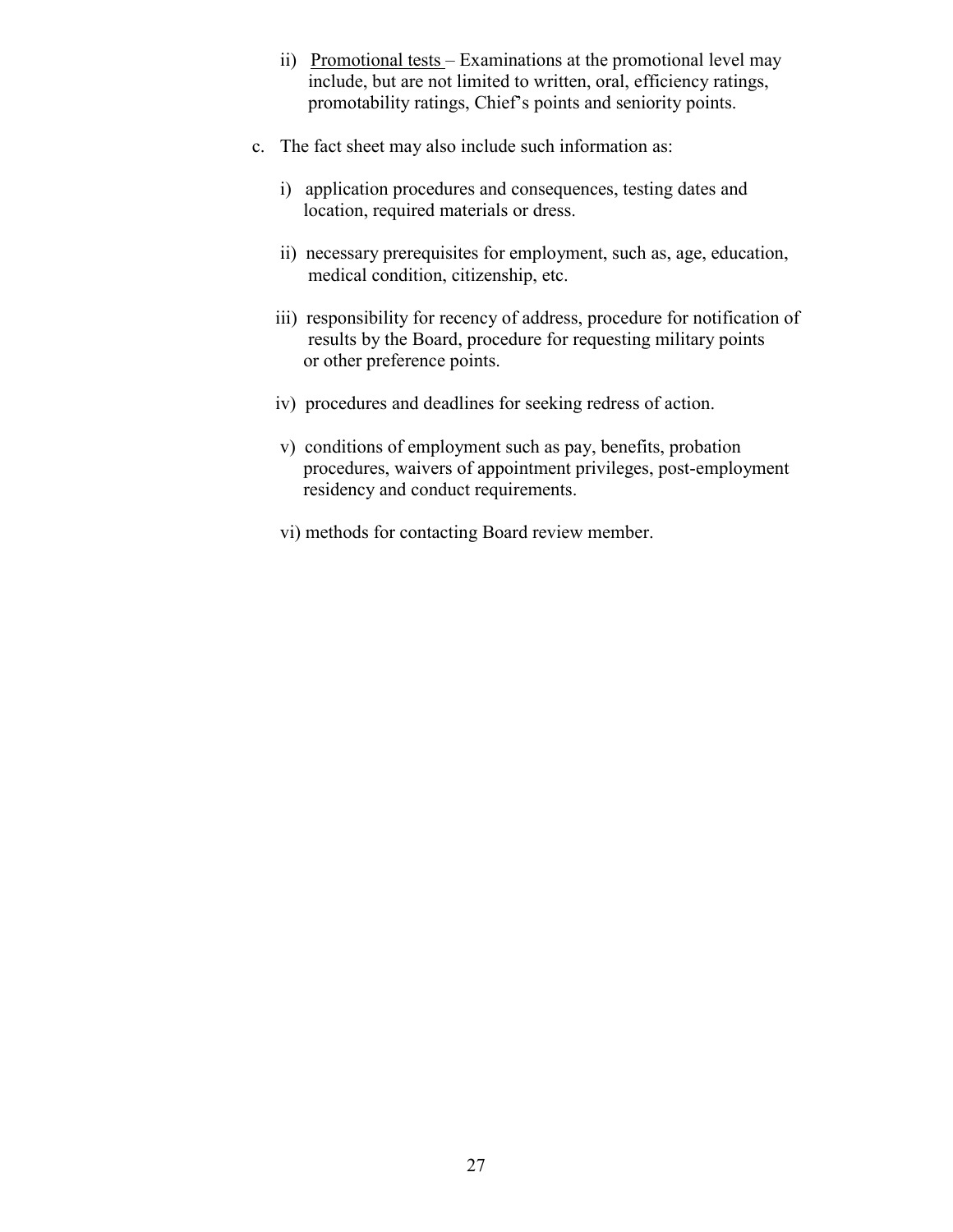## **ARTICLE VI**

#### **SUSPENSIONS, DISCHARGES AND HEARINGS**

## **SECTION 1. DEFINITIONS**

Counsel as used herein means one who has been admitted to the bar as an Attorney of Law in the State of Illinois.

Cause is some substantial shortcoming which renders continuance in employment in some way detrimental to the discipline and efficiency of the public service and something which the law and sound pubic opinion recognize as cause for the officer no longer occupying his position. The right to determine what constitutes cause is in the sole discretion of the Board.

Preponderance of evidence is defined as the greater weight of evidence; that is to say, it rests with that evidence which, when fairly considered, produces the stronger impression and has a greater weight and is more convincing as to its truth when weighed against the evidence in opposition thereto.

## **SECTION 2. EMPLOYEE DISCIPLINE**

1. Purpose of Discipline:

In order to adhere to professional best practice, statutory requirements, rules, policies, and procedures, while also addressing employee work performance or behavior, the Winfield Police Department employs a philosophy that addresses deficiencies and or violations with the goal of improved performance and employee development.

In most cases, disciplinary matters are not brought to the Board but, rather, are handled by the management team of the Winfield Police Department. A system of progressive discipline is used, unless the violation under investigation indicates that a more severe type of disciplinary measure be employed. Typically, disciplinary procedures progress as follows: coaching/counseling; mentoring session; oral reprimand; written reprimand; suspension from duty without pay; termination. (See attached Addendum B for reference).

2. Role of the Chief of Police:

When dealing with internal matters of discipline for violations of procedure, policy or Village guidelines, the Chief of Police may, at his/her discretion, suspend an officer up to and including five (5) working days and provide written notice to the Board within 24 hours. Said written notice will include the officer's name, title, the number of procedure, policy or Village guideline that was violated, a brief narrative of the violation and the total number of work days the officer will be suspended.

3. Voluntary Disciplinary Agreements:

Situations may arise where an officer's behavior or performance, the type of disciplinary violation involved or the officer's past disciplinary record may warrant a recommended term of suspension without pay to exceed five (5) days. In these situations, the Chief of Police may reach a voluntary agreement with the involved officer and the officer's union attorney, which would allow a suspension without pay to exceed five (5) days duration and not involve Board adjudication.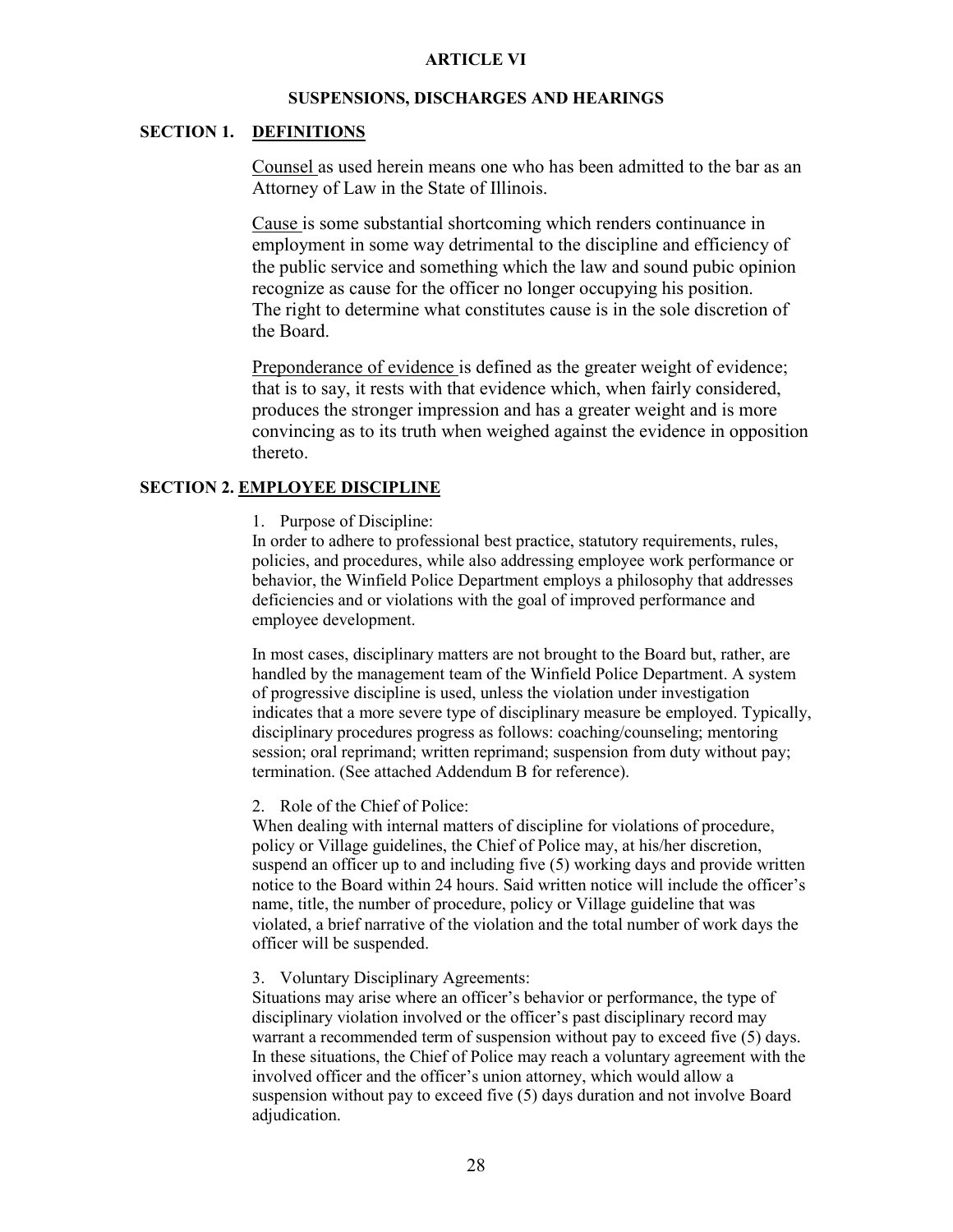In all disciplinary matters involving written reprimand and suspension without pay, the Chief of Police, or his designee, will provide the Board with an executive summary of the disciplinary violation and action taken. This will be presented at the first regular meeting of the Board after the disciplinary matter has been concluded.

4. Rules and Regulations of the Board Suspension:

The Chief of Police shall have the right to suspend any officer under his command for a period not to exceed five (5) days, providing no charges on the same offense have been filed and are pending before the Board, and he shall notify the Board in writing within 24 hours of the time of such suspension.

Any police officer so suspended may appeal to the Board for a review of the suspension within five (5) days after receiving notice of such suspension by filing notice of such appeal in writing with the Secretary of the Board. A hearing shall be had upon such appeal and due notice given to the Chief of Police who suspended such police officer and to the employee so suspended. The burden of establishing that a suspension is unwarranted shall be upon the individual bringing the appeal.

5. Appeal:

Upon such appeal, the Board may sustain the action of the Chief of Police, may reverse it with instructions that the employee so suspended receive his/her pay for the period involved, may suspend the employee for a period of not more than 30 days or discharge him/her, depending on the evidence presented.

#### **SECTION 3. CAUSES FOR SUSPENSION OR DISCHARGE**

Police Department personnel shall be governed by the rules of the Board and by the regulations of the Winfield Police Department. Members of said departments shall not comport themselves in a manner as to bring discredit upon themselves, the department or the Village of Winfield, Illinois.

- a. Violations of said rules or regulations shall constitute cause for the filing of charges before the Board and for hearing and action thereon.
- b. Violation of the laws of the Village, State (except as otherwise provided therein), or Federal government shall constitute cause for the filing of charges before the Board and for hearing and action thereon.

## **SECTION 4. COMPLAINTS**

a. Form of Statement – Charges filed with the Board shall be brief in reciting violation or rules and shall consist of offense(s) in the language of said rule, the person involved and the date(s) of violation. Evidence to be presented at the hearing shall not be included in the charges. A comprehensive list of witnesses, interviewed as to their knowledge in the matter, shall be included under this heading. If such witnesses are members of the Classified Service, the name, rank, badge or star number shall be shown. If any of the witnesses are citizens, the name, address, city and telephone number shall be shown. Only witnesses with direct knowledge of the matters before the Board shall be listed upon the charges.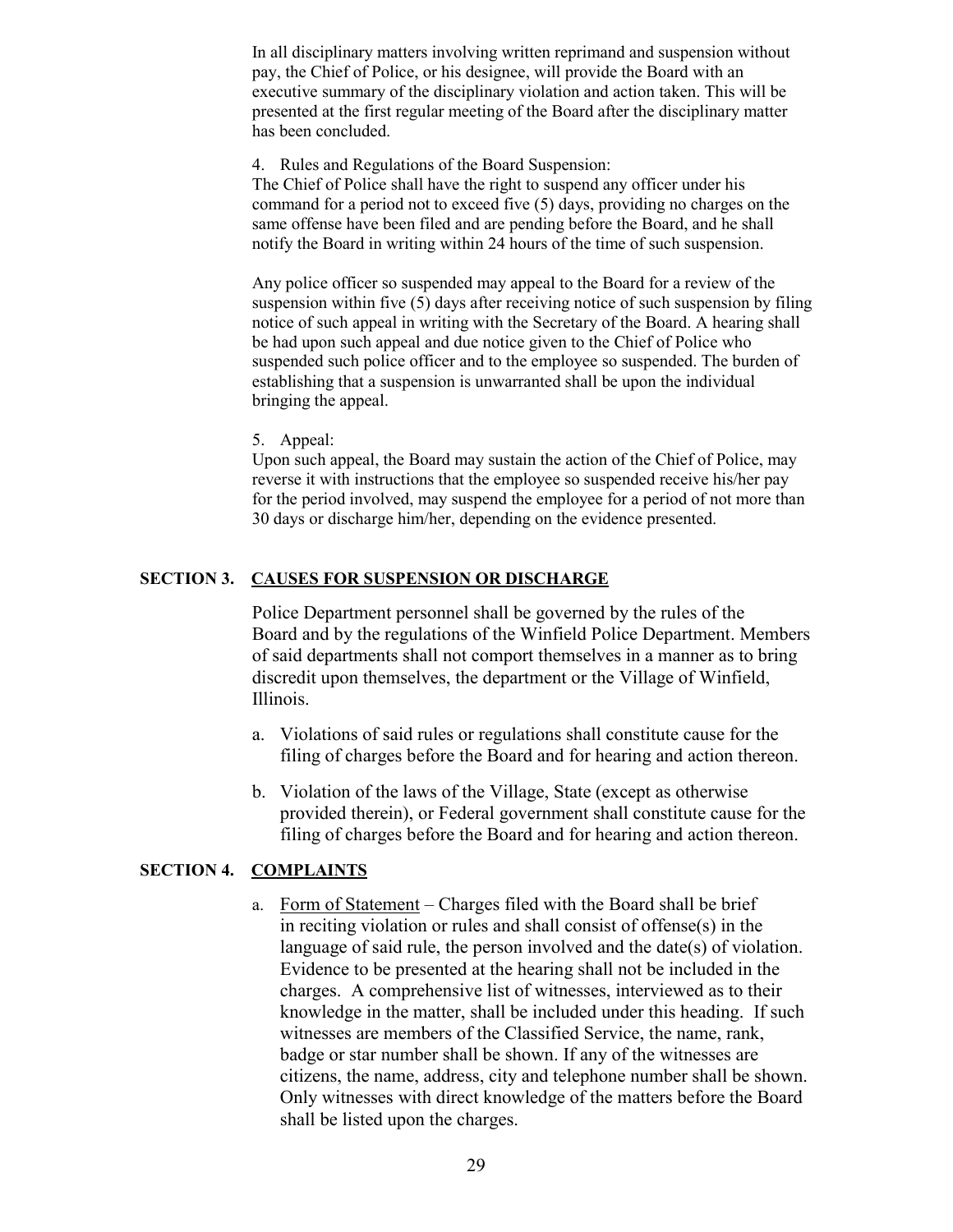b. Form of Paper – All papers filed in any portion of the proceeding shall be on the appropriate form and in the appropriate format so as to provide the required information to the Board.

Confirmation of Form – Any doubt as to procedure or specifications, as regards the filing charges may be resolved by consulting the Board Chairman, the Secretary or the Village attorney.

## **SECTION 5. PRE-HEARING PROCEDURE**

- a. Filing All papers may be filed with the Board by mailing them or delivering them personally to the Secretary of the Board. For the purpose of these Rules and Regulations, the filing date of any paper shall be the date it was received in the Board's office. In the event a paper is forwarded by mail, the date received shall be the controlling time.
- b. Service All papers required by these Rules and Regulations to be served shall be delivered personally to the party designated or mailed by United States mail in an envelope properly addressed, with postage prepaid, to the designated party at his last known residence, as reflected by the complaint filed with the Board, except as herein otherwise provided. Proof of service of any paper may be made by the certification of any person so mailing the paper or delivering the same to the designated party personally, or by filing a return receipt showing that a paper was mailed, by either registered or certified mail, return receipt requested, to a party's address where it was received by a named party.
- c. Computation of Time The time within which any act under these rules is to be done shall be computed by excluding the first day and including the last, unless the last day is Sunday or is a holiday, as defined or fixed in any statute now or hereafter in force in the State, and then it shall also be excluded. If the day succeeding such Sunday or holiday is a holiday or Sunday, then such succeeding day shall also be excluded.
- d. Date of Hearing and Notice The time and place for the hearing of charges shall be set by the Board within 30 days of the time of filing of such charges, unless waiver is requested or accepted by the charged party or by mutual agreement of the parties thereto. Notice of such hearing shall be issued by the Board in accordance with Section 4 of Article VI of these rules.
- e. Probable Cause The Board shall have the right to determine whether there is or is not probable cause for hearing a complaint and may conduct such informal hearings as may be necessary for such purpose.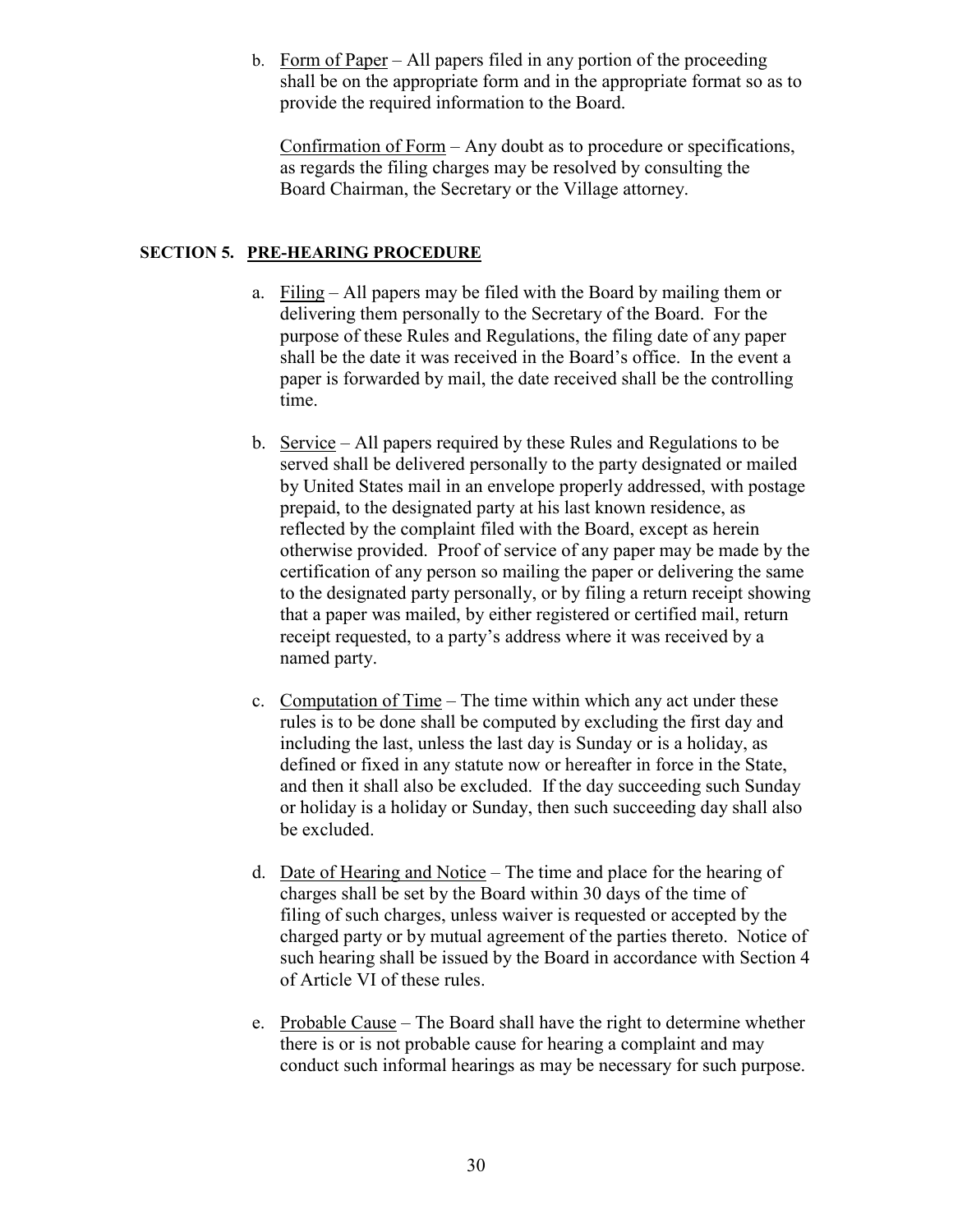- f. Objective to Sufficiency of Charges Motions or objectives as to sufficiency of written charges must be filed at least three (3) days prior to the hearing before the Board.
- g. Continuances The matter of granting or refusing to grant a continuance or a hearing is within the discretion of the Board.

No hearing shall be continued at the request of any of the parties to a proceeding or their attorneys, unless such request is either made orally to the Chairman of the Board in open session or received in writing at the Board's offices at least three (3) days before the scheduled hearing date.

- h. Stipulations Parties may, on their own behalf or by counsel, stipulate and agree in writing or on the record to a continuance or as to evidentiary matters. The facts so stipulated shall be considered as evidence in the proceeding.
- i. Subpoenas –

i) Either the complainant or the respondent may, at any time before the hearing, make application to the Board by filing with it a written request for subpoenas for any individual to appear for a hearing or have them produce books, papers, records, accounts and other documents as may be deemed by the Board to be relevant to the hearing. On the filing of such application, subpoenas will be issued for the named persons. Subpoenas may be served by any person of the age of 21 years and upwards, designated by the party requesting the subpoenas. Application for subpoenas should contain the names and addresses of the individuals to be subpoenaed and the identity of any documents which they are to produce. Subpoenas will not be issued for anyone residing outside of the State of Illinois.

ii) Any request for continuance, by reason of inability to serve subpoenas, shall be filed in the office of the Board at least three (3) days before the date set for such hearing; provided, however, that the Board, in its discretion, may waive this rule.

j. Waiver of Right to Trial (Laches) – Any defendant who fails to request a hearing within the period provided for herein, or who fails to appear at such hearing set by the Board, shall forfeit the right to be heard.

## **SECTION 6. HEARING PROCEDURE**

- a. Public Hearings All hearings shall be public in accordance with the Illinois Open Meetings Act.
- b. Procedure Hearings before the Board are not common law proceedings; the provisions of the "Civil Practice Act" do not apply.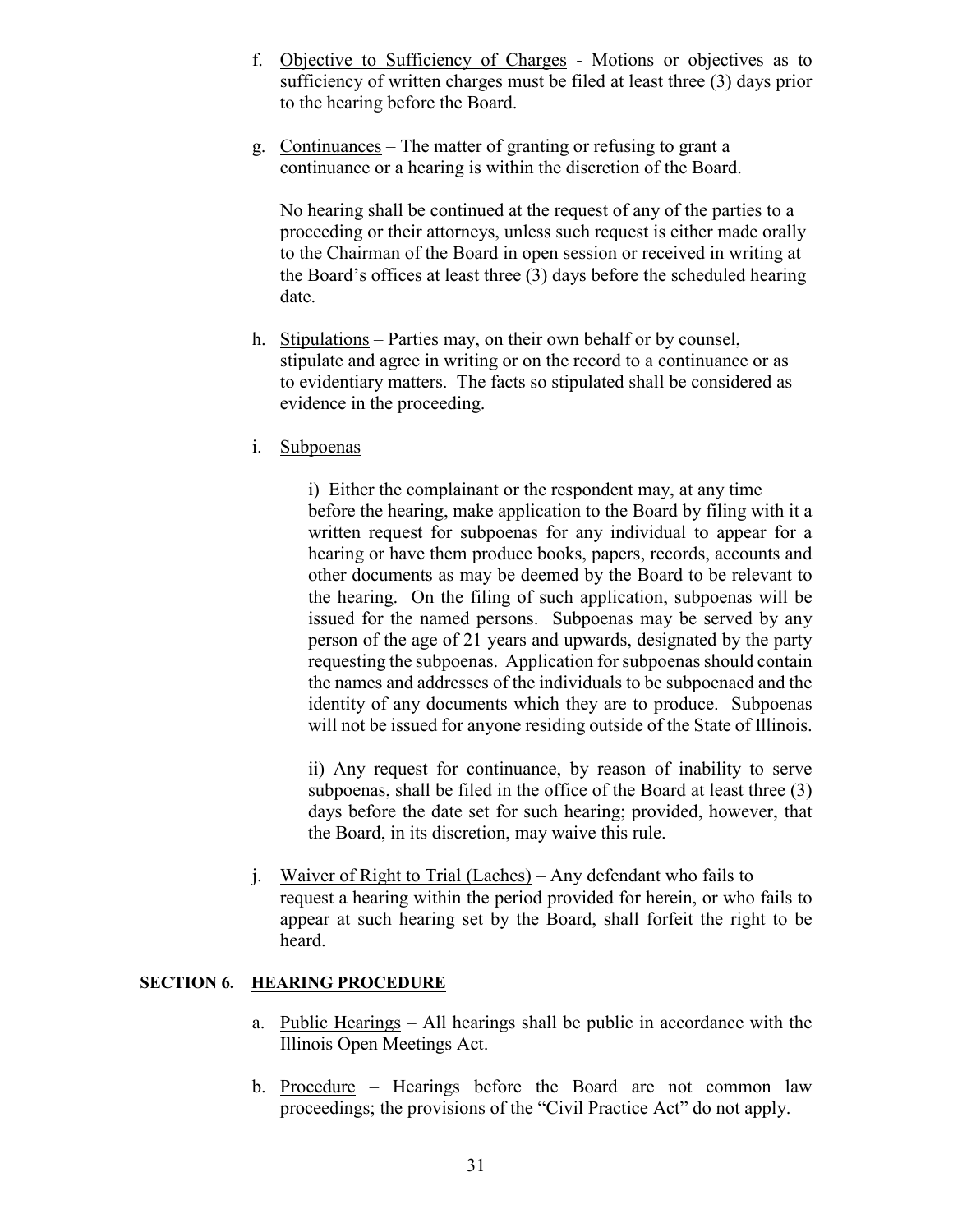- c. Legal Counsel Both parties with matters before the Board may be represented by counsel.
- d. Transcription All proceedings before the Board shall be recorded by a court reporter, the cost of such services to be borne by the Board, although such record need not be transcribed unless requested by the Board or any party of interest.
- e. Burden of Proof The complainant initiating any proceedings which call for a hearing before the Board has the burden of proof to establish that cause does exist by a "preponderance of evidence". Should the question of a crime be involved, the rules of "reasonable doubt" shall not control.
- g. Examination of Witnesses The Board will first hear the witnesses substantiating the charges which have been made against the respondent. Thereafter, the respondent may present and examine those witnesses whom he desires the Board to hear. All parties shall have the right to cross examine witnesses presented by the opposite party.
- h. Rehearing No rehearing, reconsideration, modification, vacation or alteration of a decision of the Board can be allowed.
- i. Finding and Decision The finding and decision of the Board, following a hearing of charges, shall be preserved by the Secretary, and notice of said finding and decision sent to the officer involved and the department head for enforcement. The Board shall have 15 days to enter said findings. If the finding or decision is that an officer or employee is guilty of charges investigated, and removal or discharge is ordered, such order or removal or discharge shall become effective forthwith.

## **SECTION 7. SUSPENSION**

- a. The Board may suspend any member of the Police Department against whom charges have been preferred, with or without pay, pending a hearing of the charges by the Board, but not to exceed 30 days, without pay, at any one time on any individual charge. Continuances may be granted at the request of the respondent upon a showing of good cause.
- b. The Chief of Police shall have the right to suspend any officer under his command for a period of not to exceed five (5) days of such suspension.

Any police officer so suspended may appeal to the Board for a review of the suspension within five (5) days of the time of such suspension by filing notice of such appeal in writing with the Secretary of the Board. A hearing shall be had upon such appeal and due notice given to the Chief of Police who suspended such officer, and to the officer so suspended in the same manner as if charges were originally filed before the Board.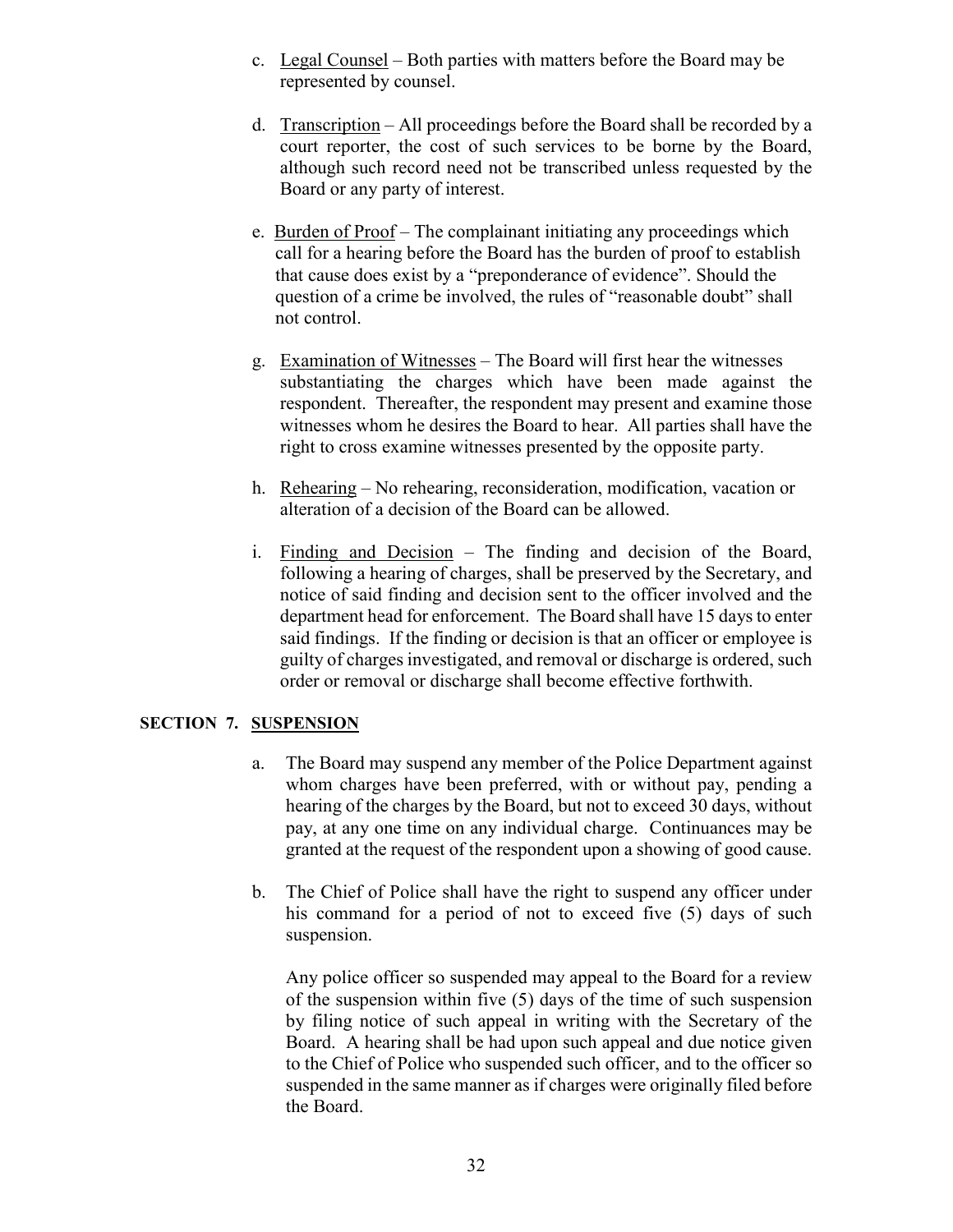c. Upon such appeal, the Board may sustain the action of the Chief of Police, may reserve it with instructions that the officer so suspended receive his pay for the period involved, may suspend the officer for a period of not more than 30 days, or discharge him, depending on the evidence presented.

## **SECTION 8. DISCHARGE OR SUSPENSION AFTER HEARING**

Discharge from office or suspension from service in the Police Department shall be in compliance with the Act.

In findings of guilty as charged where an action is ordered, such action shall be effective forthwith.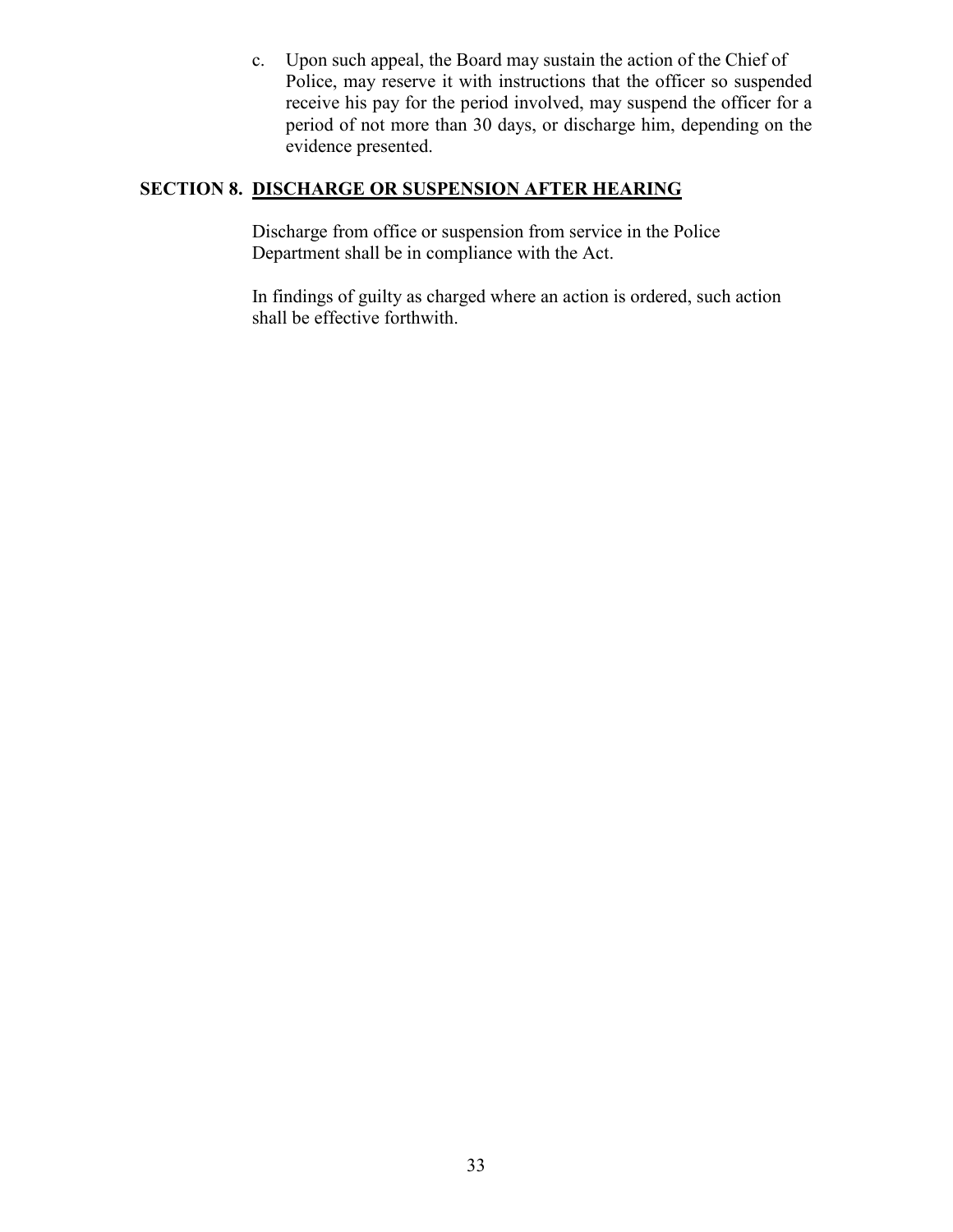Addendum A Recruitment Process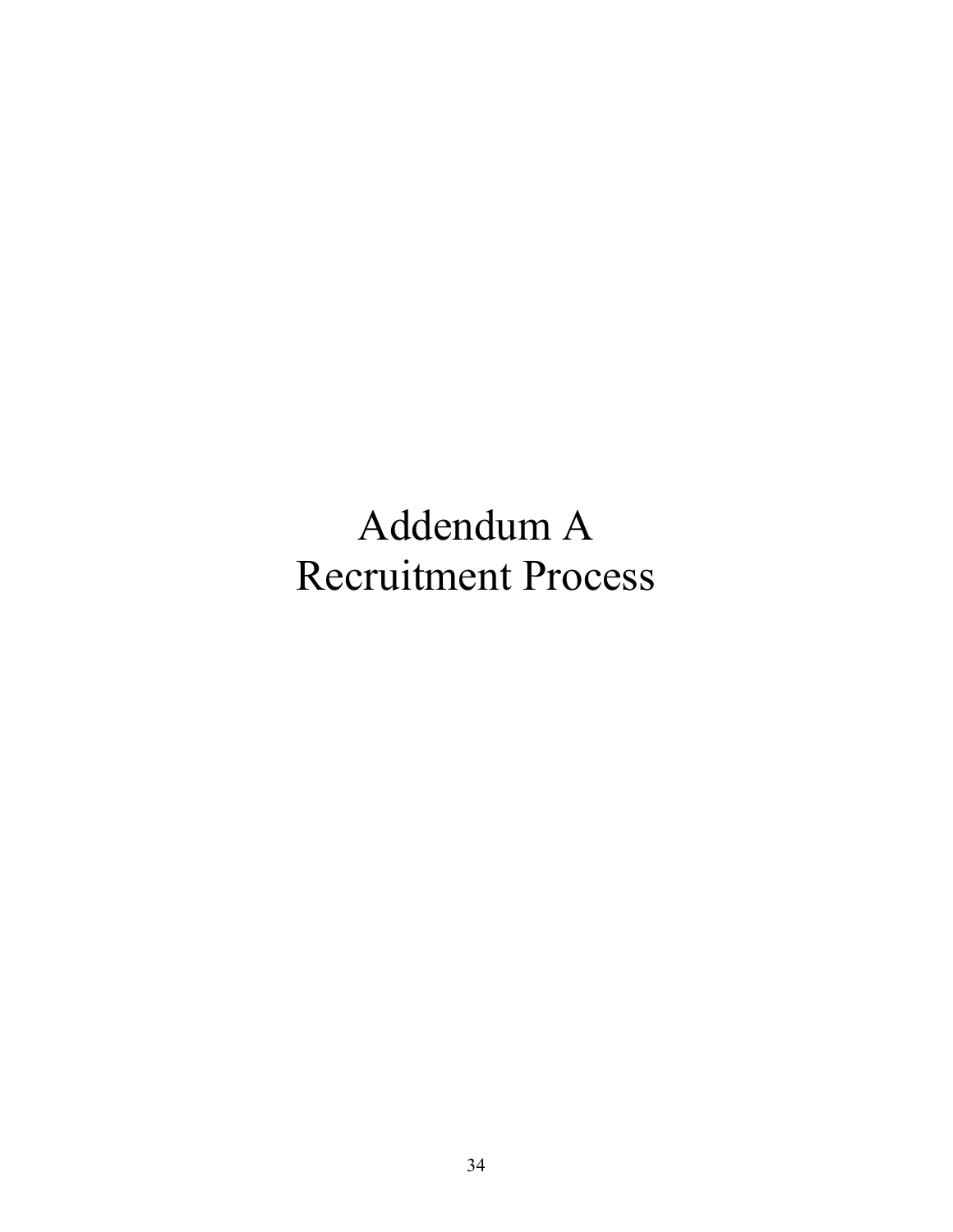<span id="page-35-0"></span>

August 2015 **Page 1** 

Л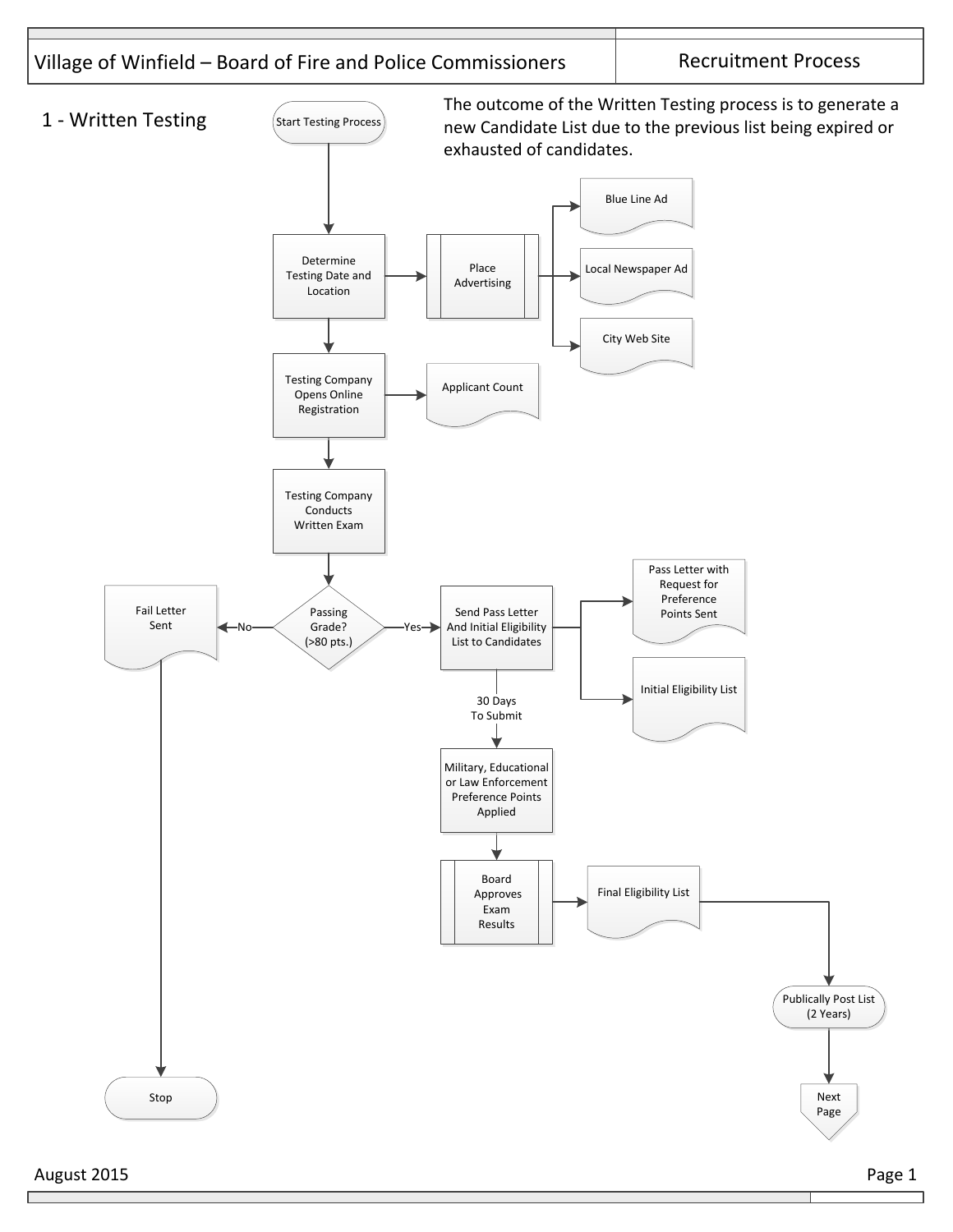## <span id="page-36-0"></span>Village of Winfield – Board of Fire and Police Commissioners

Recruitment Process



Е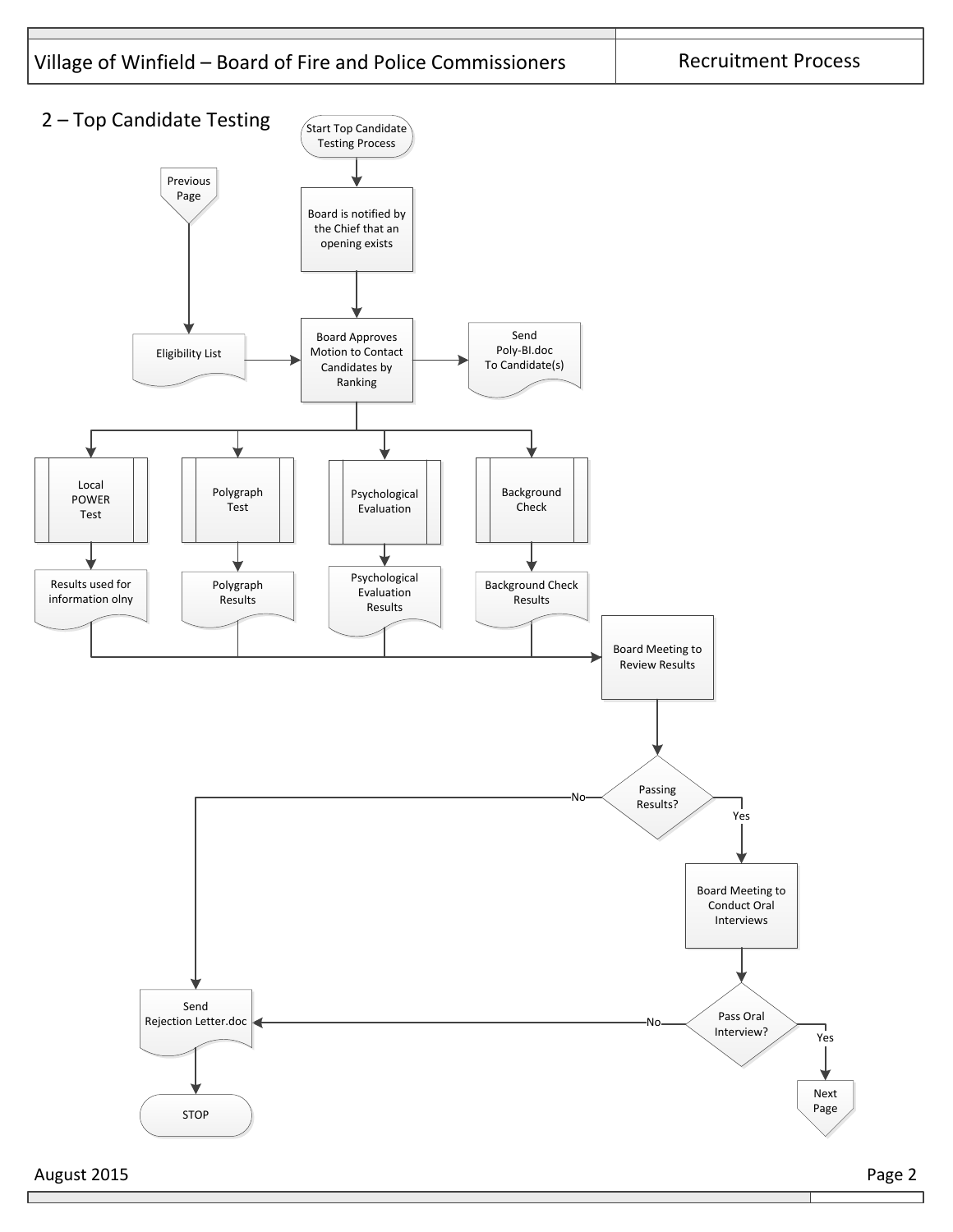## <span id="page-37-0"></span>Village of Winfield – Board of Fire and Police Commissioners

Recruitment Process



August 2015 Page 3

Г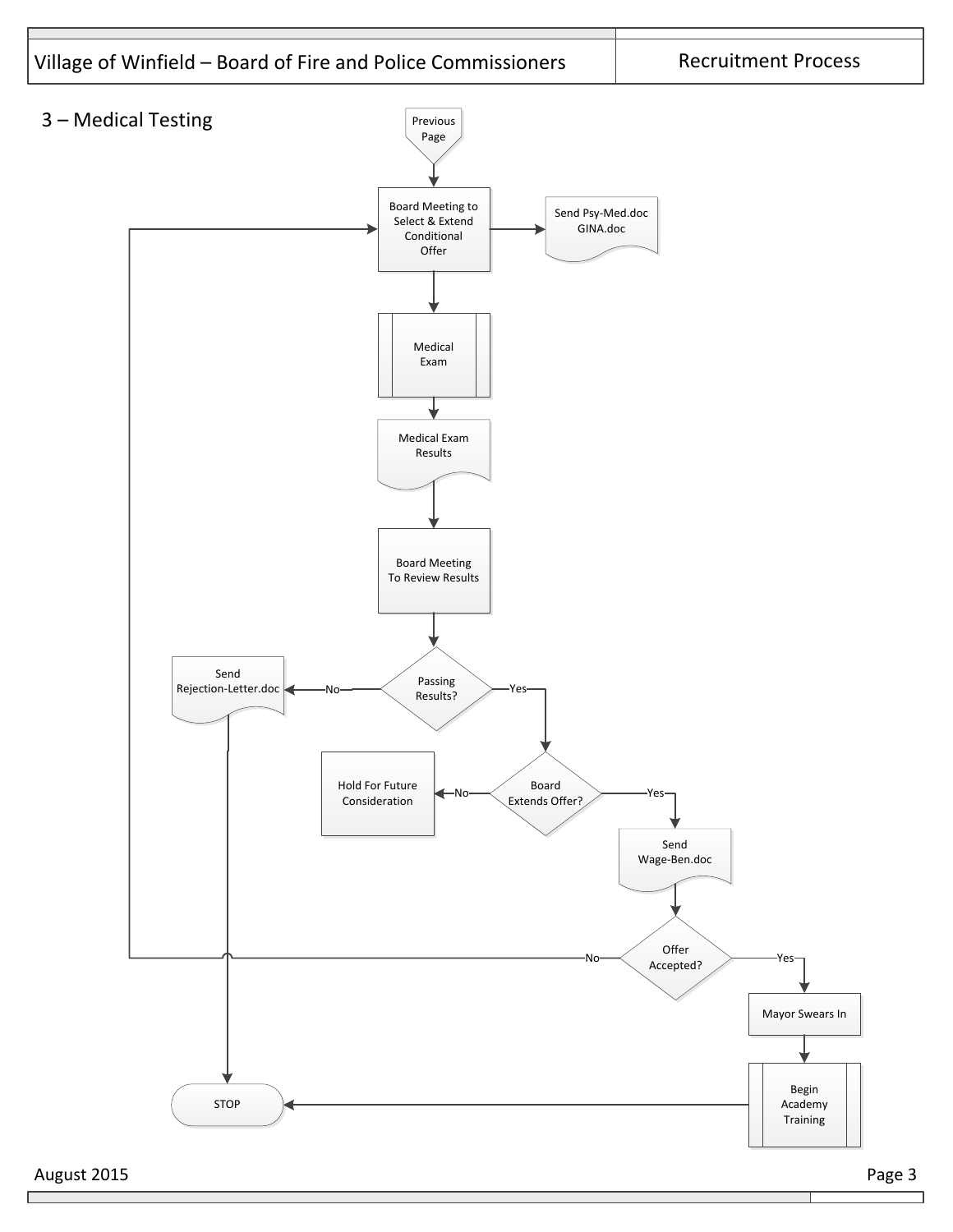Addendum B Progressive Discipline - Responsibilities